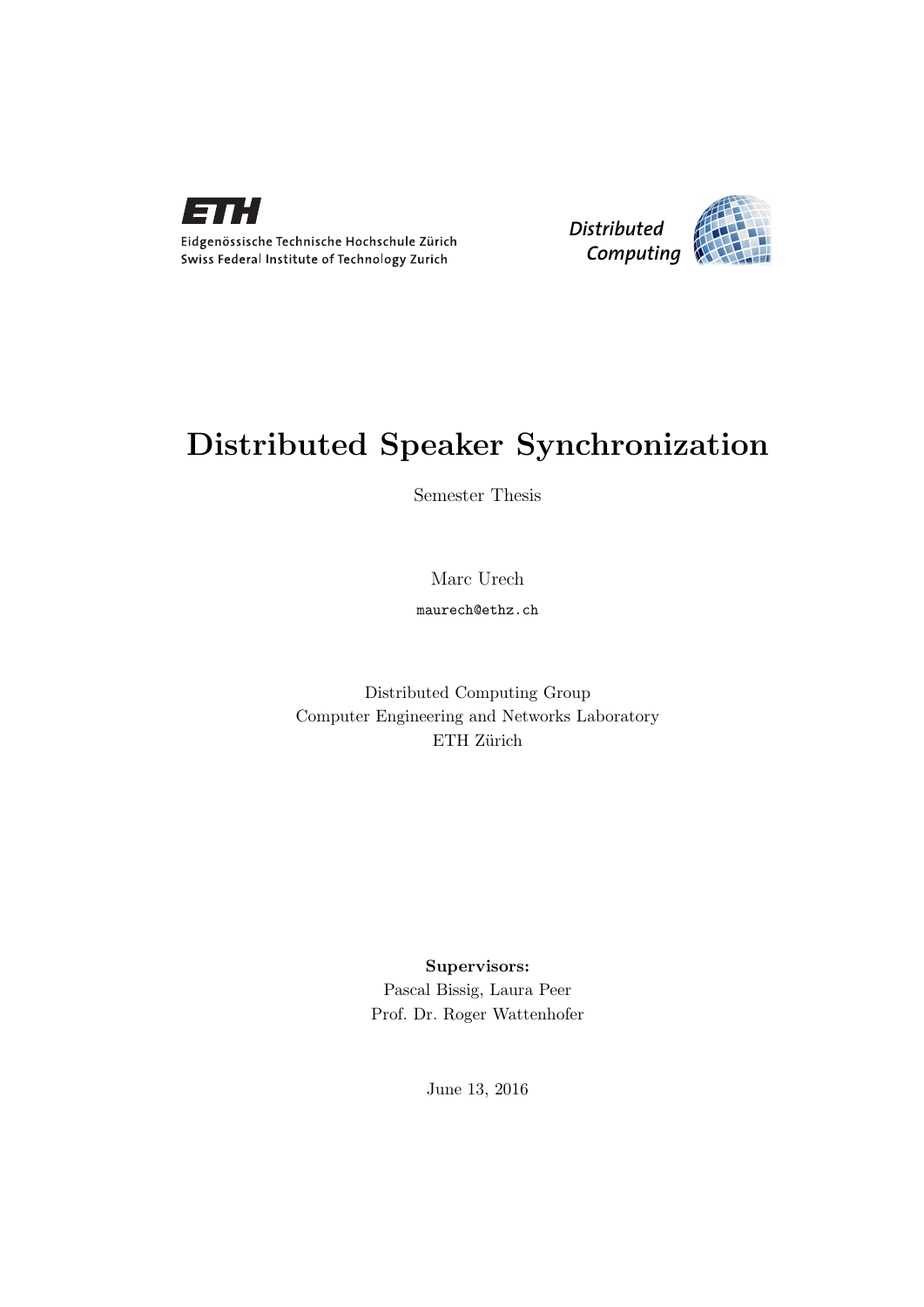# Acknowledgements

I would like to express my gratitude especially to my supervisors Pascal Bissig and Laura Peer for supporting me during the whole project with their constant input of new ideas and improvement proposals and also for providing me their assistance whenever I was stuck and needed a helping hand. I would also like to thank Prof. Dr. Roger Wattenhofer who gave me the opportunity to write this thesis.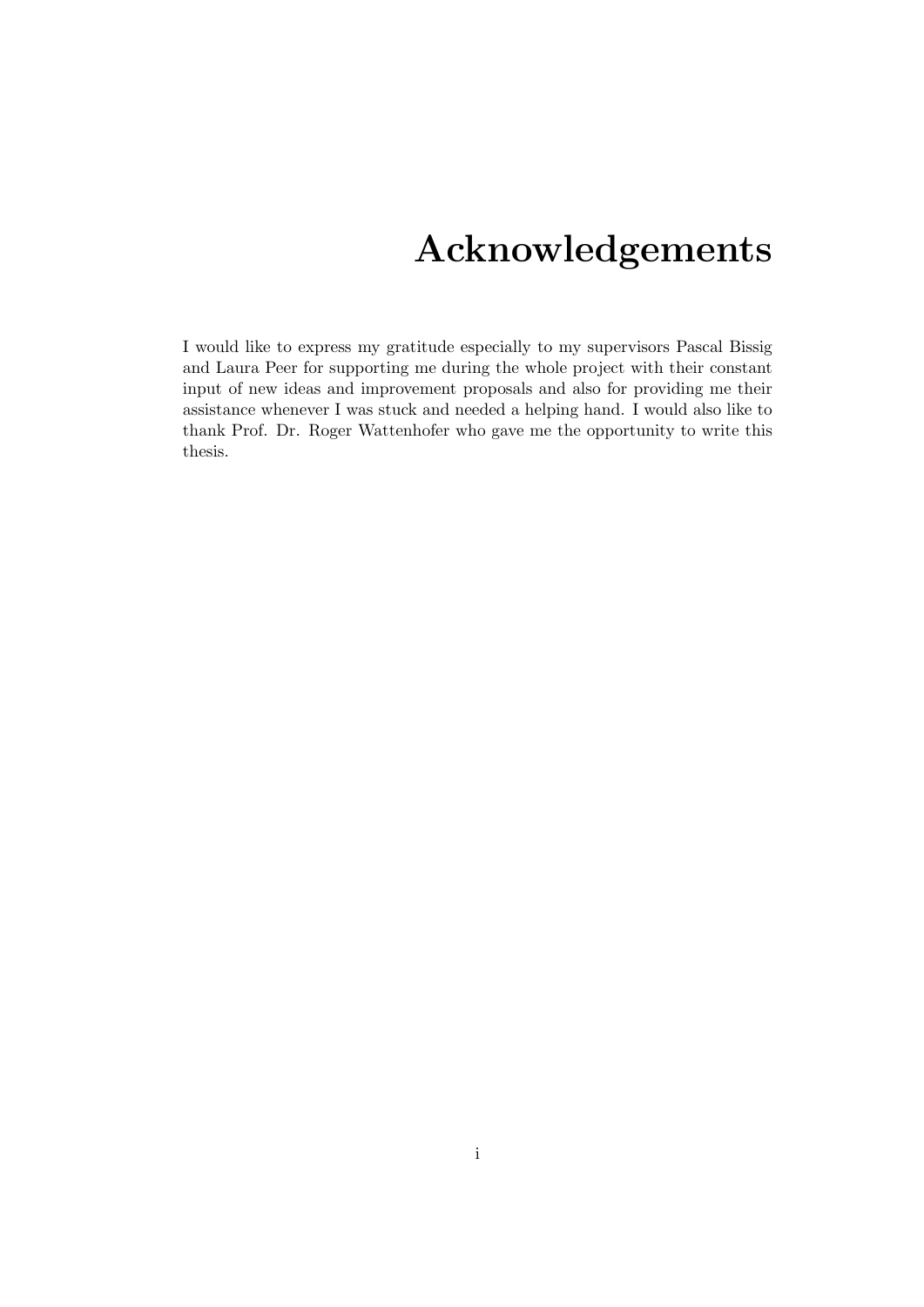# Abstract

In this thesis, an Android application was developed which is able to synchronize the audio playback of multiple smart phones to increase the volume of the integrated speakers. To synchronize, the phones use a random sequence which contain 2400 bits, modulated with binary phase-shift keying with a carrier frequency of 480 Hz. The phones are connected with a web server which distributes the songs and synchronization sequences among the smart phones. When all devices are ready to play, the initial synchronization is performed. All devices synchronize to a master phone with the help of the synchronization sequence. During the playback of the song, the phones periodically mute and detect errors in the synchronization and correct them if possible.

The measurements show that the synchronization error is smaller than 14.40 ms. It was discovered that the slave phones synchronized sometimes to sound waves reflected from nearby surfaces and not to the sound waves arriving on the direct path. Most of the errors seem to originate from reflections. The number of supported devices is theoretically not limited, but the more devices try to synchronize, the more data has to be distributed by the server which leads to an increased network usage.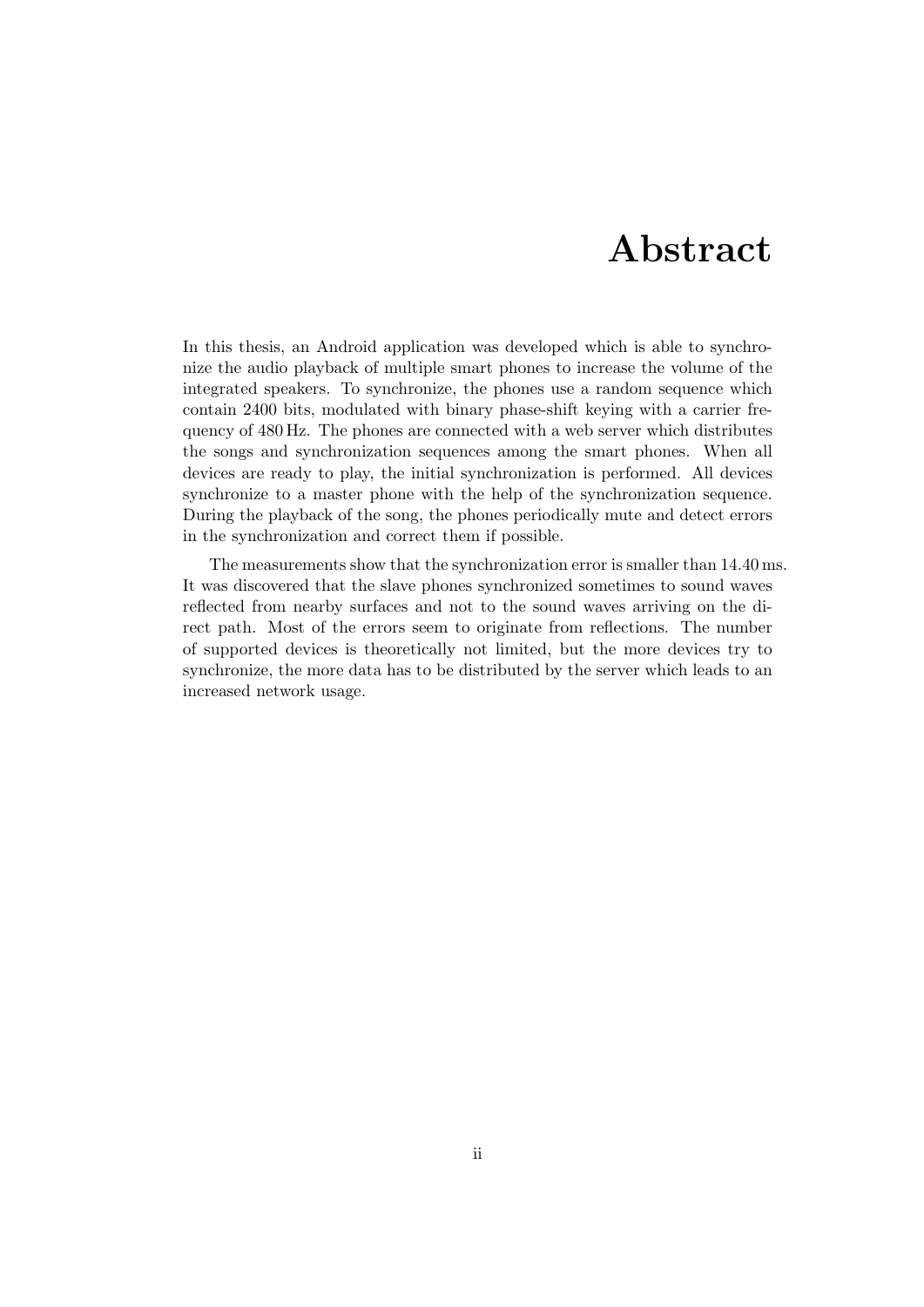# **Contents**

| 1                   |                            | Introduction                       |                                                                              |                |  |  |  |
|---------------------|----------------------------|------------------------------------|------------------------------------------------------------------------------|----------------|--|--|--|
|                     | 1.1                        | Motivation                         |                                                                              | $\mathbf{1}$   |  |  |  |
|                     | 1.2                        |                                    |                                                                              | 1              |  |  |  |
| $\bf{2}$            |                            | <b>Background</b>                  |                                                                              |                |  |  |  |
|                     | 2.1                        |                                    |                                                                              | 3              |  |  |  |
|                     | 2.2                        |                                    |                                                                              | $\overline{5}$ |  |  |  |
| $\bf{3}$            | <b>Problem Description</b> |                                    |                                                                              |                |  |  |  |
| 4                   |                            | 8                                  |                                                                              |                |  |  |  |
|                     | 4.1                        |                                    |                                                                              |                |  |  |  |
|                     | 4.2                        | Determining Offset between Devices |                                                                              |                |  |  |  |
|                     | 4.3                        |                                    | Synchronization Algorithm $\ldots \ldots \ldots \ldots \ldots \ldots \ldots$ | 10             |  |  |  |
|                     |                            | 4.3.1                              |                                                                              | 11             |  |  |  |
|                     |                            | 4.3.2                              |                                                                              | 13             |  |  |  |
|                     |                            | 4.3.3                              | Error Correction during Music Playback                                       | 16             |  |  |  |
| $\bf{5}$            |                            | <b>Experiments</b>                 |                                                                              | 17             |  |  |  |
|                     | 5.1                        |                                    |                                                                              |                |  |  |  |
|                     | 5.2                        |                                    |                                                                              | 18             |  |  |  |
|                     |                            | 5.2.1                              | Initial Synchronization with Random Sequence                                 | 18             |  |  |  |
|                     |                            | 5.2.2                              | Corrective Synchronization with Audio-Samples                                | 18             |  |  |  |
|                     | 5.3                        |                                    |                                                                              | 18             |  |  |  |
|                     | 5.4                        |                                    |                                                                              | 22             |  |  |  |
| 6                   | <b>Future Work</b><br>23   |                                    |                                                                              |                |  |  |  |
| <b>Bibliography</b> |                            |                                    |                                                                              |                |  |  |  |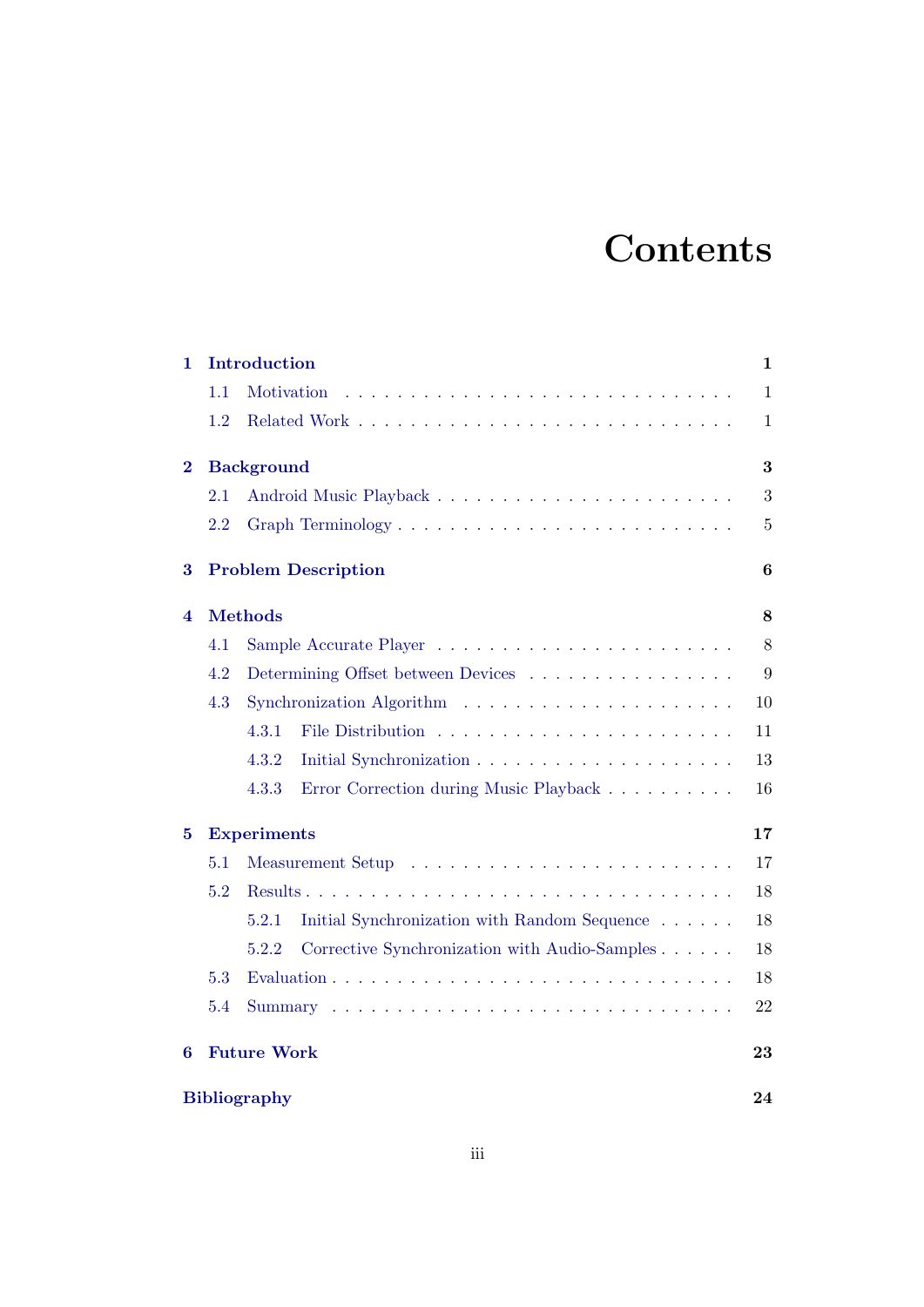# CHAPTER<sub>1</sub> Introduction

### <span id="page-4-1"></span><span id="page-4-0"></span>1.1 Motivation

A recently published survey from Comparis.ch[\[1\]](#page-27-1) reveals that around 78% of Swiss people<sup>[1](#page-4-3)</sup> own a smart phone. These devices aggregate a wide range of functionalities. Among others, these devices serve as mobile music players for many people. However, if one wants to listen to music without headphones, these devices are limited. Although there is substantial progress in the quality of the integrated speakers, there are physical limitations because of the compact size of smart phones. If one wants to reach a reasonably loud volume and clear sound, external hardware like for example Bluetooth speakers are necessary. However, these speakers are not as compact and light as a smart phone.

In this thesis, an approach is examined which does not require additional hardware: If a bunch of people meet, there are usually several smart phones available for playing music. A promising approach would be to unite these phones into one speaker group able to play music synchronously. The phones could be spread across a room to boost the volume.

### <span id="page-4-2"></span>1.2 Related Work

There are several apps available in the *Google Play Store*. One of them is *Sound-*Seeder Music Player [\[2\]](#page-27-2). This application only broadcasts the played music of a master phone over WiFi, it is not guaranteed that the different speakers are actually synchronized. The fine tuning has to be made by hand, which is quite inconvenient. There are several reviews which complain about this point. In personal tests, the broadcasting failed several times and was not reliable.

Another app is  $AmpMe[3]$  $AmpMe[3]$ . This application is capable of connecting different phones within groups and play music synchronously. However, the mechanism seems not to be fully matured. Around 11.4% of the reviews have 2 or less

<span id="page-4-3"></span> $1_{\text{Age of asked people between 15 and 74, 1202 participants.}}$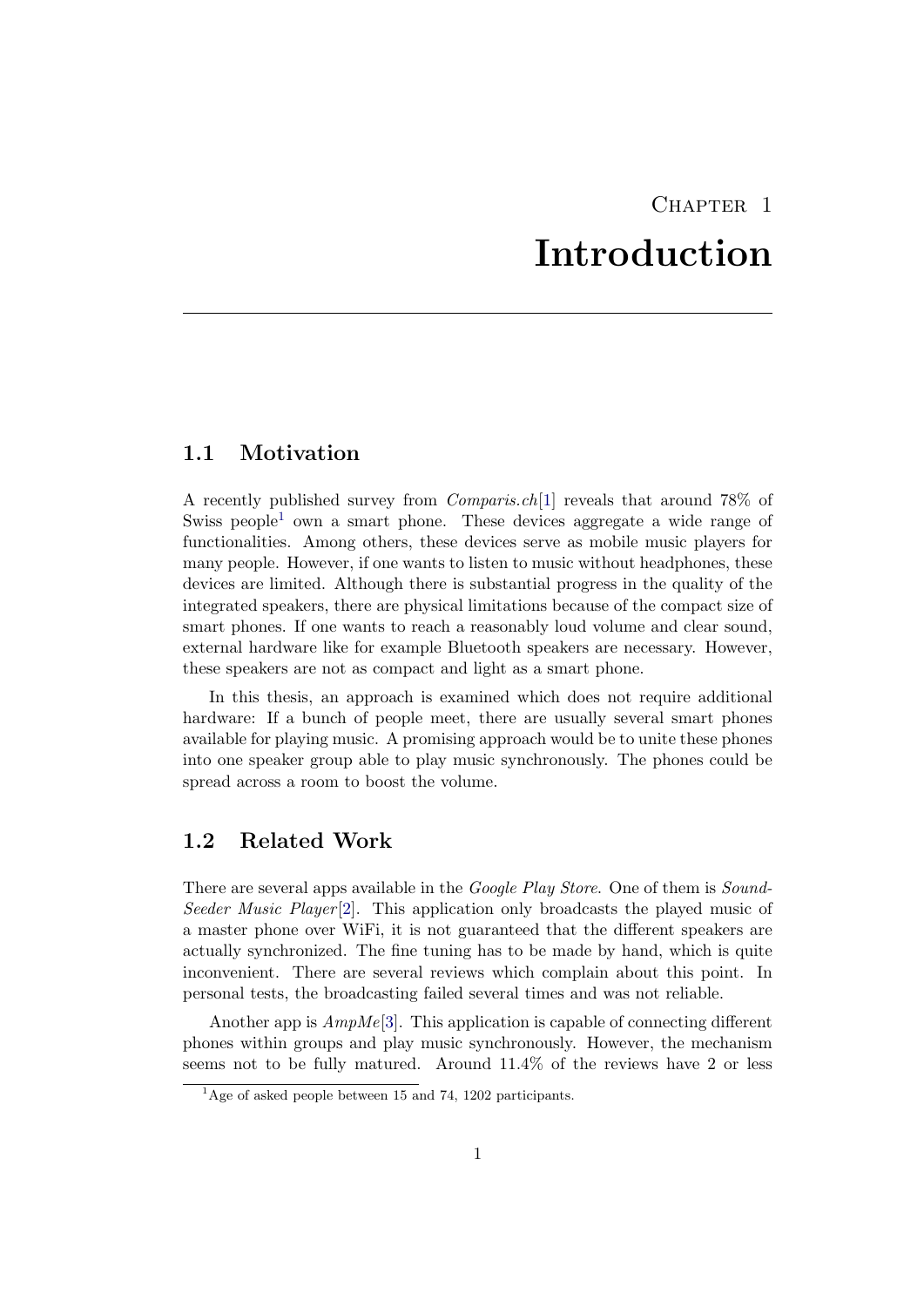#### 1. INTRODUCTION 2

 $\text{stars}^2[3]$  $\text{stars}^2[3]$  $\text{stars}^2[3]$ . Many of these users are complaining that they could not connect to a group or that the application does not work reliable.

There were already two Android applications developed as part of two semester theses in the Distributed Computing Group at ETH Zurich, namely  $SynBa[4]$  $SynBa[4]$ from Kevin Luchsinger and SyncedPlayer [\[5\]](#page-27-5) from Samuel Willi.

 $SynBa$  connects several devices over Wi-Fi Direct and is independent from an Internet connection. The devices try to get a common time by exchanging time stamps and measuring the round trip times within the network. In a next step, the audio latency of the different devices is examined with audio measurements. Finally, the master phone distributes an audio file which is played by all devices simultaneously. The drawbacks of this application are that Wi-Fi Direct is quite undependable and it was discovered that the sound was not always sufficiently synchronized[\[5,](#page-27-5) p. 2].

 $SyncedPlayer$  which was developed after  $SynBa$  pursued a totally different strategy. The application is able to synchronize to an arbitrary source, for example a radio. To achieve this, the application first records a sample and tries to find the played title with the help of an online music recognition service. After that, it downloads the needed music file and synchronizes to the original source. This approach is very inventive but has serious drawbacks. From 50 tested songs, the application could find the correct music file for only 28 of them[\[5,](#page-27-5) p. 18]. Another major drawback was the time from starting the application until it was playing synchronously to the original source. This took an average time of around  $23 \text{ s}/5$ , p. 17] which is quite long compared to the usual duration of a song.

<span id="page-5-0"></span>The application developed in this thesis is based on the source code of *Synced*-Player.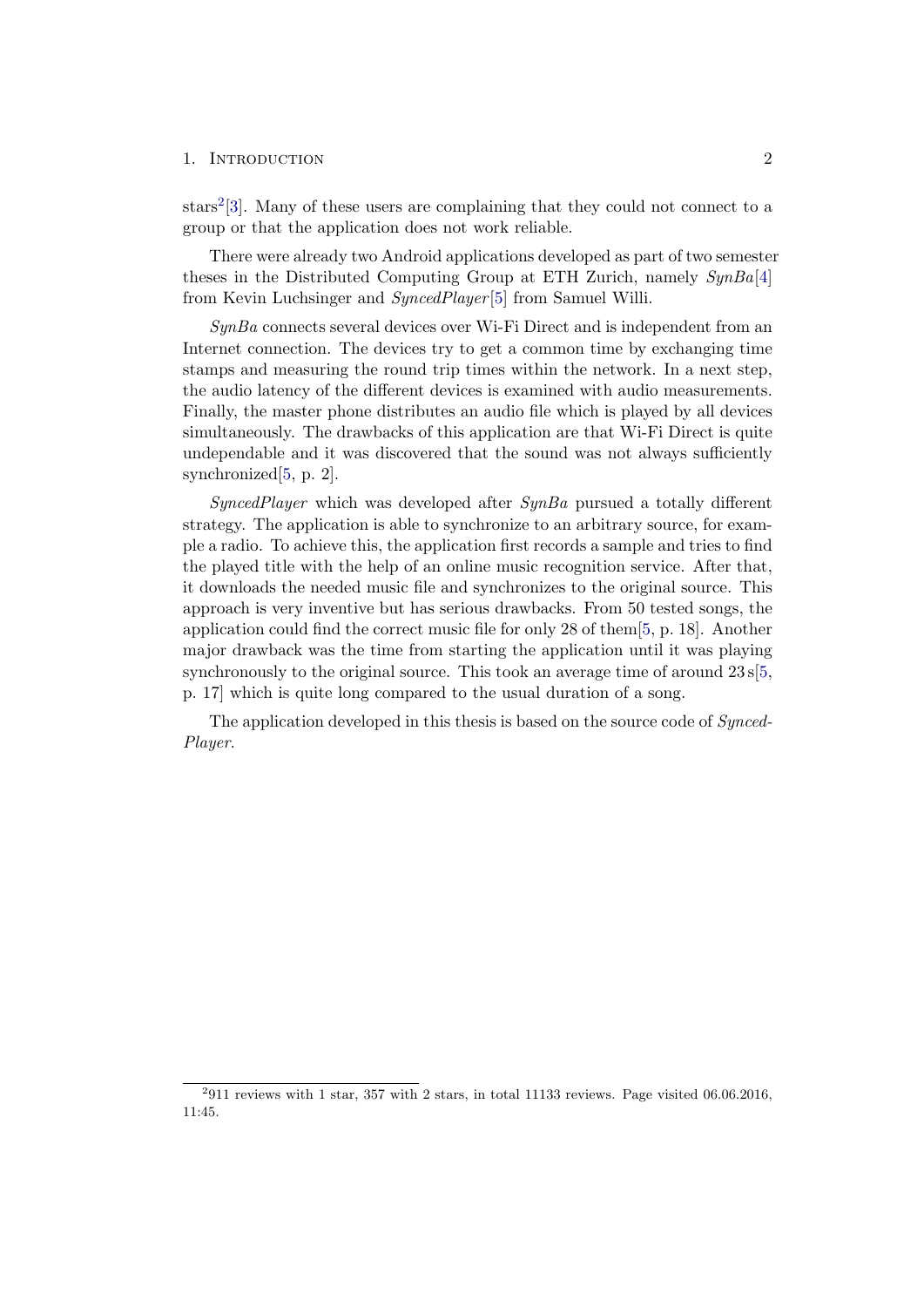# CHAPTER<sub>2</sub> Background

### <span id="page-6-1"></span><span id="page-6-0"></span>2.1 Android Music Playback

Android is an operating system used mostly on mobile devices like smart phones. It is developed by Google and is based on the Linux kernel[\[6\]](#page-27-6).

Applications for Android are typically written in Java. The source code is subsequently translated to byte-code for the Java Virtual Machine, this code is then further converted to Dalvik byte-code. This code is then interpreted by a process virtual machine (Dalvik Virtual Machine until Android 4.4; Android Runtime since Android 5.0). The virtual machine uses the Linux Kernel to access the underlying hardware like for example the speakers and the microphone[\[7,](#page-27-7) [8,](#page-27-8) [9\]](#page-27-9).

Android faces the problem, that especially older versions have a big round trip audio latency, which is defined as "the time it takes for an audio signal to enter the input of a mobile device, be processed by an app running on the application processor, and exit the output"[\[10\]](#page-27-10). Google has measured these times for several of their devices and provides a list which can be seen in Figure [2.1.](#page-7-0) It is important to notice, that these values are averaged and meant to give an overview about the expected magnitude of the latency for a certain device. However, the audio round trip latency can be different for each application execution.

These delays are not important, as long as no real time operations have to be performed. But for a time sensitive task like synchronizing two phones such that they play with an offset which is not hearable, dozens or even hundreds of milliseconds can not be neglected.

On Android, sound is played by writing audio samples to the audio sink for playback (see e.g. API  $AudioTrack)$ ). The time between writing the first sample to the buffer of this audio sink until the phone speaker starts to emit sound is depending on the smart phone model, but varies also for the same phone, for example if the initialization was delayed due to a higher priority thread. But as long as the buffer is never completely emptied and a buffer underrun occurs, this delay stays constant. The same property holds for the recording of audio signals: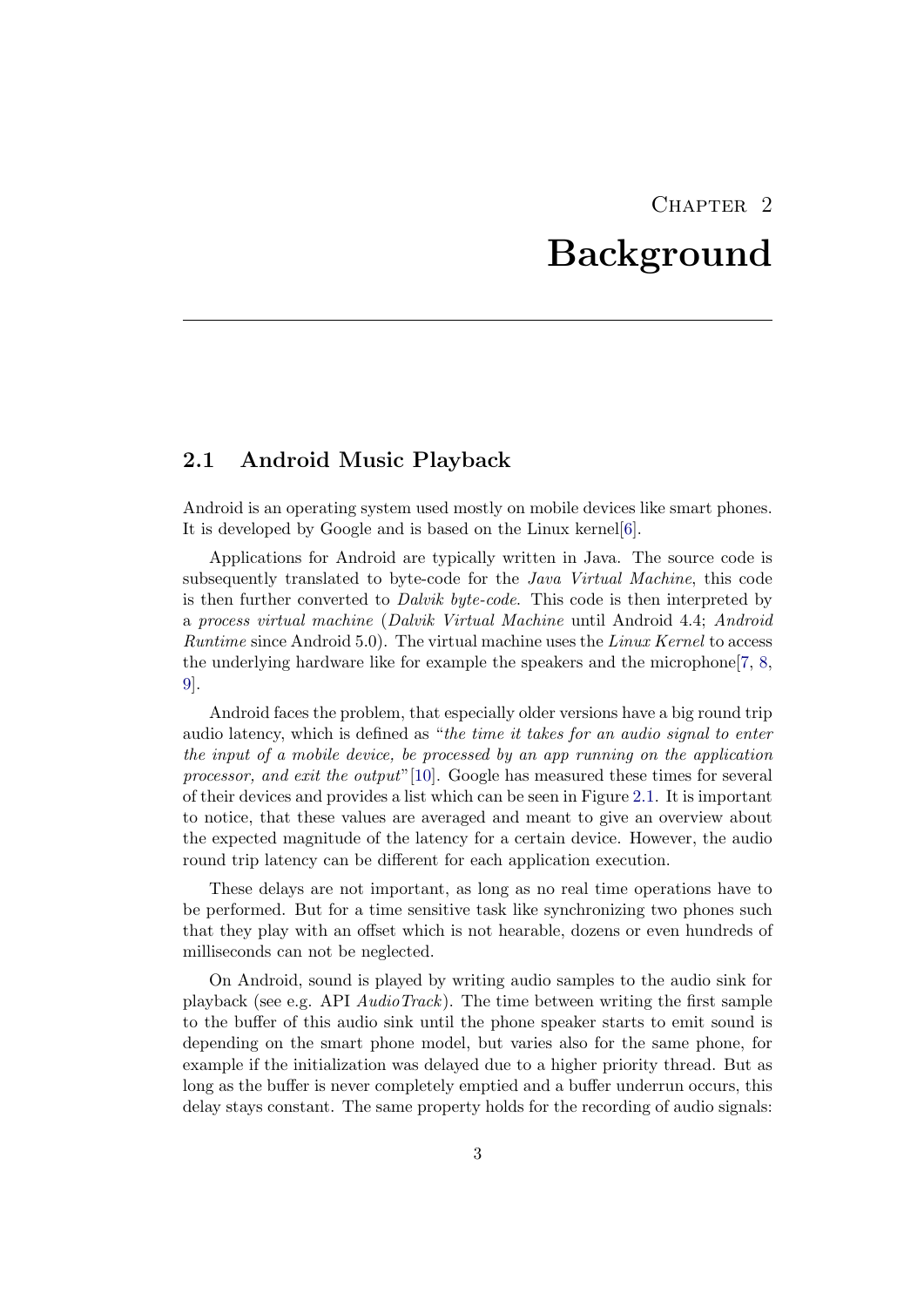### 2. BACKGROUND 4

# **Round Trip Audio Latency**

Over headset, using native APIs



<span id="page-7-0"></span>Figure 2.1: Audio round trip latencies for different Google devices under various versions of Android (taken from [\[10\]](#page-27-10)).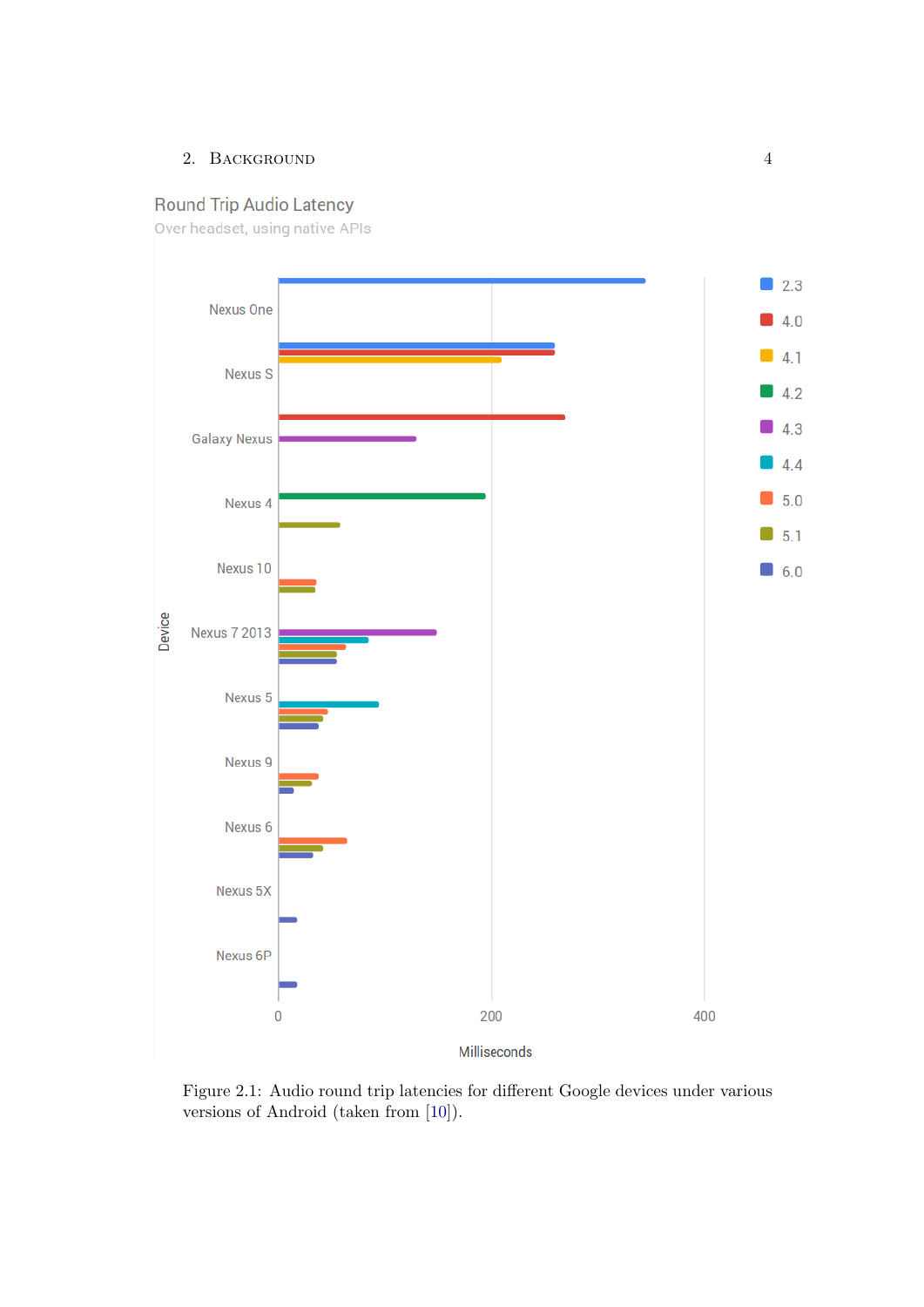The timespan between giving the phone the command to record its environment until the first audio sample can be taken from the output buffer is unknown and may vary for different executions. But if the output buffer is constantly emptied and no buffer overrun occurs, the delay also stays constant. These properties can be used to calculate the audio round trip latency for one specific application execution.

### <span id="page-8-0"></span>2.2 Graph Terminology

For defining the goals and explaining the model, it is useful to have a graph terminology to describe the relationships between the single phones.

All phones to synchronize are modeled as vertices. If phone A can clearly record the sound of phone B, a directed edge is drawn from vertex A to vertex B. If both phones can hear each other clearly, two edges with opposite directions are drawn between the vertices. An example of such a graph can be seen in Figure [2.2.](#page-8-1)



<span id="page-8-1"></span>Figure 2.2: Example of a hearing graph: Phones A and B hear each other mutually, C hears no other phone but is heard by B.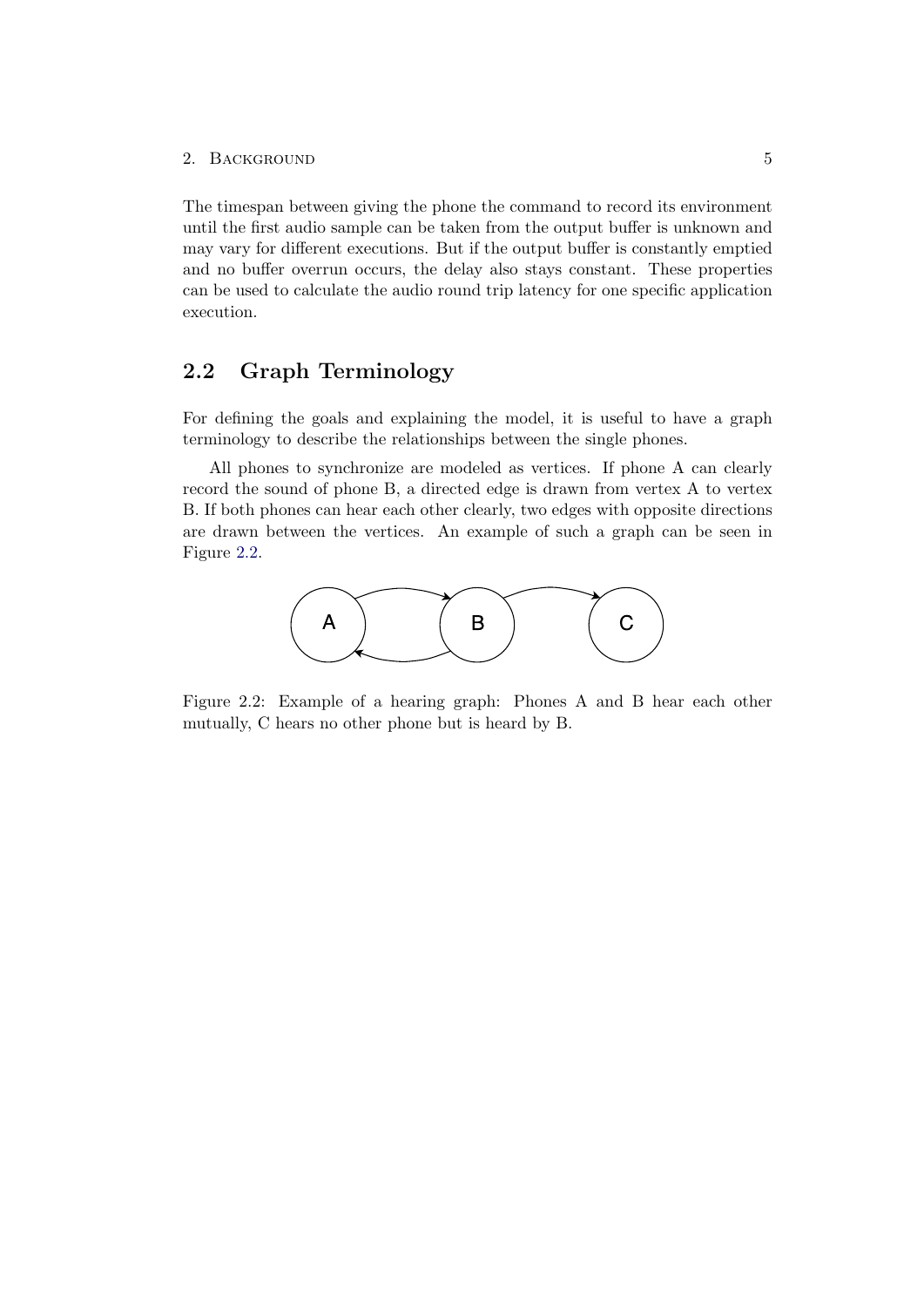# CHAPTER<sub>3</sub>

# <span id="page-9-0"></span>Problem Description

In this chapter, the goals of this thesis are presented. Additionally the model is introduced, under which circumstances the intended solution should work.

In this thesis, an Application for Android smart phones is developed which is able to let a cluster of phones play music synchronously without an audible playing offset. The goal was to extend, adapt and improve an application developed in a previous semester thesis by  $Samuel Willi[5]$  $Samuel Willi[5]$  such that the following requirements are accomplished:

- The application should be easy to handle for the user. This requires that the user interface is simple and no difficult manual configurations are needed. The number of required interactions with the phone should be as small as possible.
- The single phones should converge fast such that a song is played synchronously without an audible playing offset. The phase when only a small part of the group is playing a song should be as short as possible.
- The software should be able to work with a large number of devices. This includes taking into account that the phones are distributed over a big area and not all phones are able to record each others played back signals.
- The software should be capable of correcting errors, for example if the output of one single phone got delayed because a higher priority thread in the background has interrupted the application.

The software should work under the following circumstances:

• The participating phones are separated in two groups, one master phone and several slave phones. Each slave phone has to be able to record the master directly or indirectly over other slaves. Speaking in terms of the definition made in Section [2.2:](#page-8-0)

If the master phone is modeled as vertex  $M$  and the n slave phones are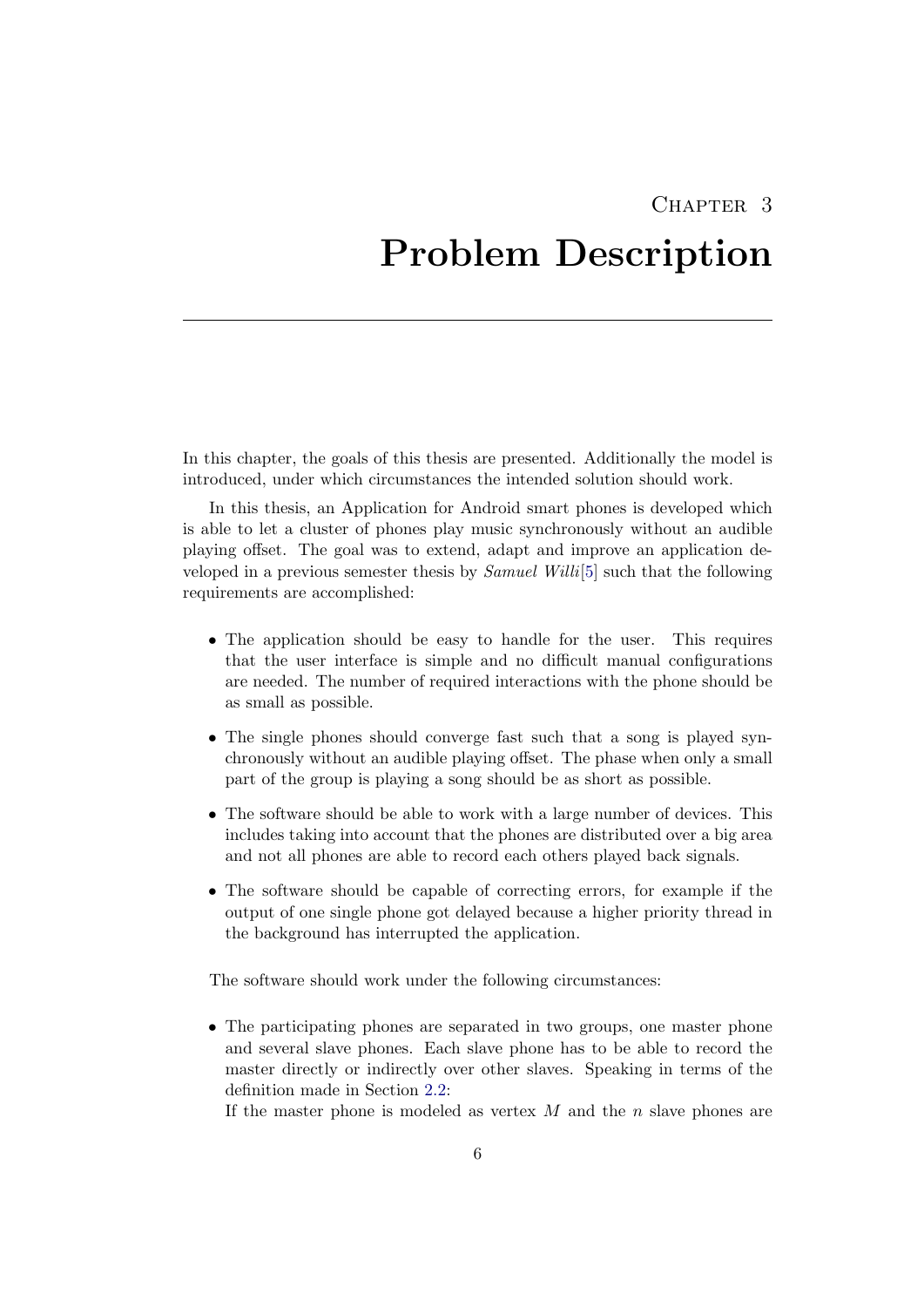#### 3. PROBLEM DESCRIPTION 7

modeled as vertices  $S_1$  to  $S_n$ , for each slave phone  $S_m$   $(m \in \{1, 2, ..., n\})$ there has to exist a directed path to the vertex M.

• The background noise should be moderate such that all phones can hear what their neighbors are playing. Temporary isolation where a phone cannot hear other phones (e.g. because of temporarily and locally increased background noise from speaking people etc.) may occur.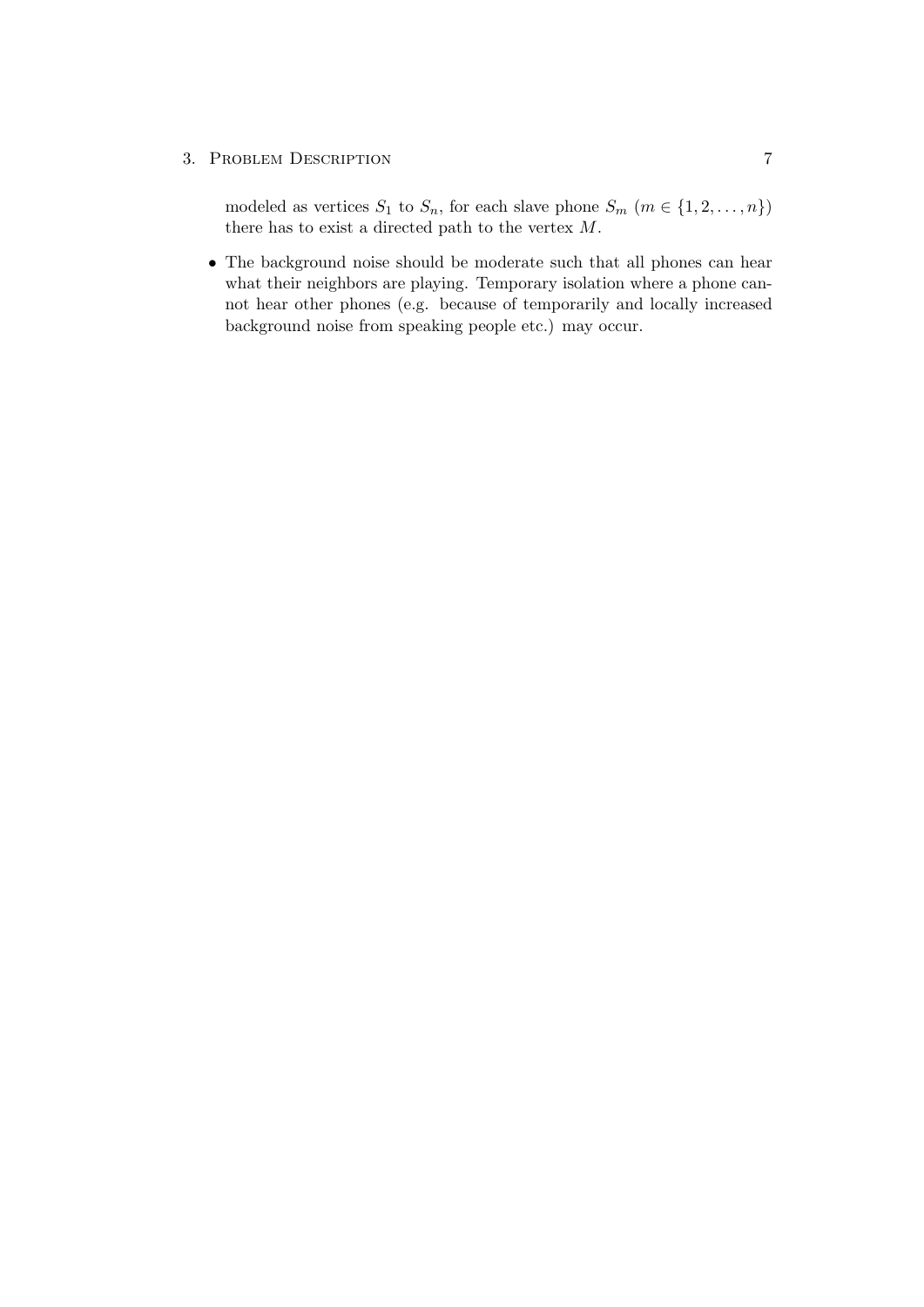# CHAPTER<sub>4</sub> Methods

<span id="page-11-0"></span>This chapter explains the techniques used to synchronize multiple phones, such that they are able to play music without a hearable offset between the different devices.

### <span id="page-11-1"></span>4.1 Sample Accurate Player

The audio output from the speakers of two phones must be synchronized in the order of milliseconds if the human ear should not notice a playing offset between the speakers. A simple way to achieve this would be to pause the playback for a certain time and resume it afterwards to achieve a delay, or use a fast forwarding function to speed up a delayed device. However, in the previous thesis it was examined that this approach was not reliable, standard audio players like AudioPlayer are not accurate enough for this purpose, because the content of the audio buffer is cleared and filled again when performing these operations, which leads to unpredictable timing behavior [\[5,](#page-27-5) p. 13].

To reach the goal of accurate synchronization, an audio player was needed which is able to shift the samples forwards and backwards by an arbitrary amount without emptying the playing buffer, because the playback start is randomly delayed as already mentioned in section [2.1.](#page-6-1) This requirement is quite unusual for standard audio players and since no standard library was found which supports this feature, a custom solution had to be implemented. For this solution, the APIs MediaExtractor and MediaCodec were used for decoding audio samples; AudioTrack was used to implement a player which is able to write the decoded samples to the audio sink for playback. When the output of the speakers needs to be delayed, a certain amount of zeros can be inserted between the decoded audio samples; to advance the output, a certain amount of decoded samples are skipped.

The audio player described in this section was already implemented and described in the previous thesis[\[5,](#page-27-5) p. 13]. During this project, it was improved and adapted to new requirements.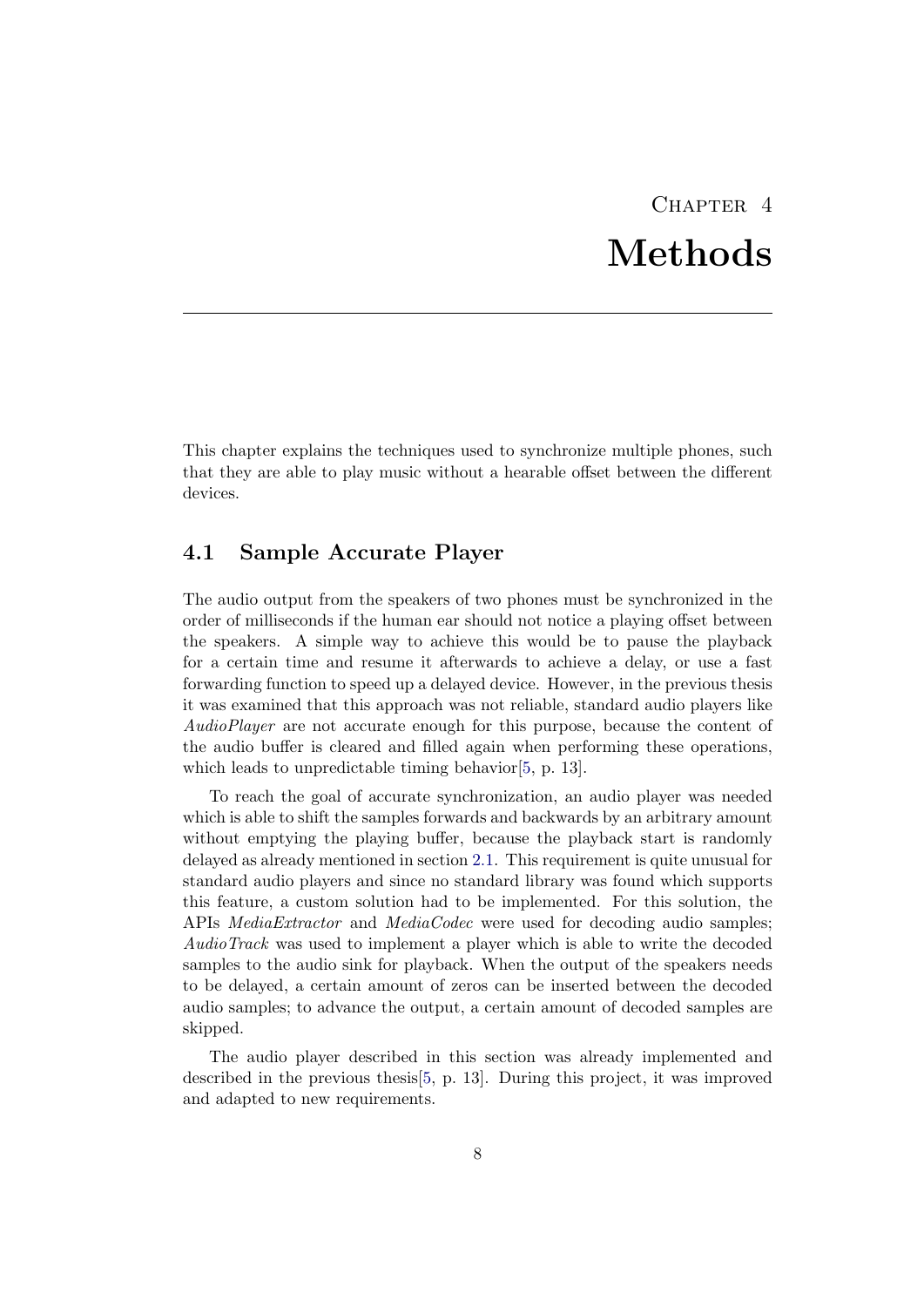### <span id="page-12-0"></span>4.2 Determining Offset between Devices

In the previous section it was explained, how two phones can be synchronized when their playing offset in samples is known. This section explains, how this offset is determined.



<span id="page-12-1"></span>Figure 4.1: Mechanism to determine playing offset between recorded samples of other phone and decoded samples of own phone, taken from [\[5,](#page-27-5) p. 11].

When a phone requires to know how its own speaker output is shifted to the one of another phone, it requires information about what the other device is currently playing. To achieve this, a simple approach was to record the environment of the phone and make a comparison between the recorded samples and the decoded samples for the audio sink for playback and evaluate, at which shift-index the signals match the best. This approach is visualized in Figure [4.1.](#page-12-1)

This comparison was made by performing a cross-correlation between recorded samples of the other phone and decoded audio samples for the own speakers. A time discrete cross-correlation is defined as in Equation [4.1.](#page-12-2)

<span id="page-12-2"></span>
$$
(f \star g)[n] \stackrel{\text{def}}{=} \sum_{m=-\infty}^{\infty} f[m] \cdot g[m+n] \quad (n, f[\cdot], g[\cdot] \in \mathbb{R}) \tag{4.1}
$$

For finding the playing offset, the maximal value and its corresponding index was searched in the result of the cross-correlation as described in Equation [4.2.](#page-12-3)

<span id="page-12-3"></span>
$$
offset = \underset{n}{\arg \max}((f \star g)[n]) \tag{4.2}
$$

The synchronizing phone is temporarily muted during the recording of the samples needed for the cross-correlation in order that the microphone can clearly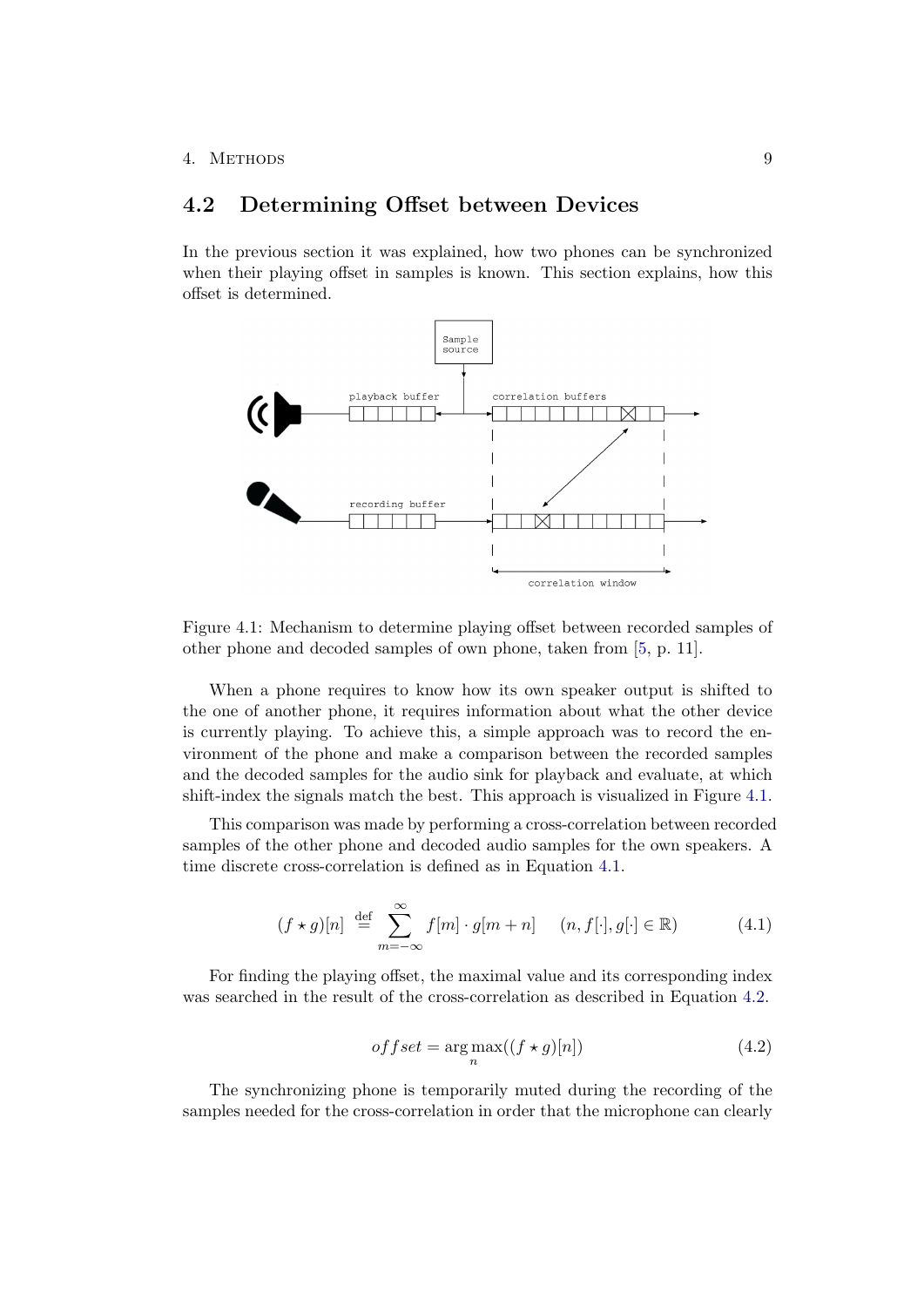record its environment. This is necessary, because the intensity of sound waves decreases quadratically in distance[\[11,](#page-27-11) p. 597]; if the recording phone was not muted, it would only record its own speakers which are very close to the microphone; the sound waves of the other phone would be drowned.

Cross-correlating with the samples from the decoder leads to a problem mentioned in Chapter [2:](#page-6-0) The round-trip audio latency of a device depends on the phone model and is even varying for the same device when measured multiple times. Therefore one cannot know exactly how long it will take from writing a decoded sample to the audio sink for playback until it is actually audible from the speaker. Because of this, each phone determines its round-trip time at the very beginning by playing a certain sound pattern, recording it and finding the own round-trip time with a cross-correlation. More information about this step will be provided in Section [4.3.](#page-13-0)

If the recording- and playing-buffer are never flushed, the round-trip time will stay the same during one application execution. This property can be used in the synchronization process: Performing the cross-correlation with the recorded samples of the other phone and the samples currently written to the output buffer, one can determine the sample shift if the samples in the output buffer were played immediately. By taking into account the previously calculated round-trip time, the actual delay can be found. When the needed shift was computed and performed by the player mentioned in Section [4.1,](#page-11-1) the volume is restored to the original intensity.

### <span id="page-13-0"></span>4.3 Synchronization Algorithm

In the previous sections it was described, how a playing offset between two phones can be determined with the help of a cross-correlation and how it can be corrected with a sample accurate player. This section will explain which algorithm was chosen to actually synchronize the phones.

In the previous thesis[\[5\]](#page-27-5) about speaker synchronization, a fully distributed algorithm was chosen. The phones which had to synchronize recorded their environment, determined the song currently played by an arbitrary source with the help of a recognition service (ACRCloud[\[5,](#page-27-5) p. 7]), searched and downloaded the song from an audio-file database (mp3Skull[\[5,](#page-27-5) p. 9]); finally, they joined the original source and synchronized such that there was no audible offset between the original source and the joined device anymore.

This algorithm worked well, but it had major drawbacks. From the time the initial source started playing until all joining devices were playing synchronously, an average time of 23.0 seconds[\[5,](#page-27-5) p. 17] passed, provided that the phones found the correct sound-file in the online collection. If the joining phones did not find the correct song file, they stayed muted or played with a wrong offset, which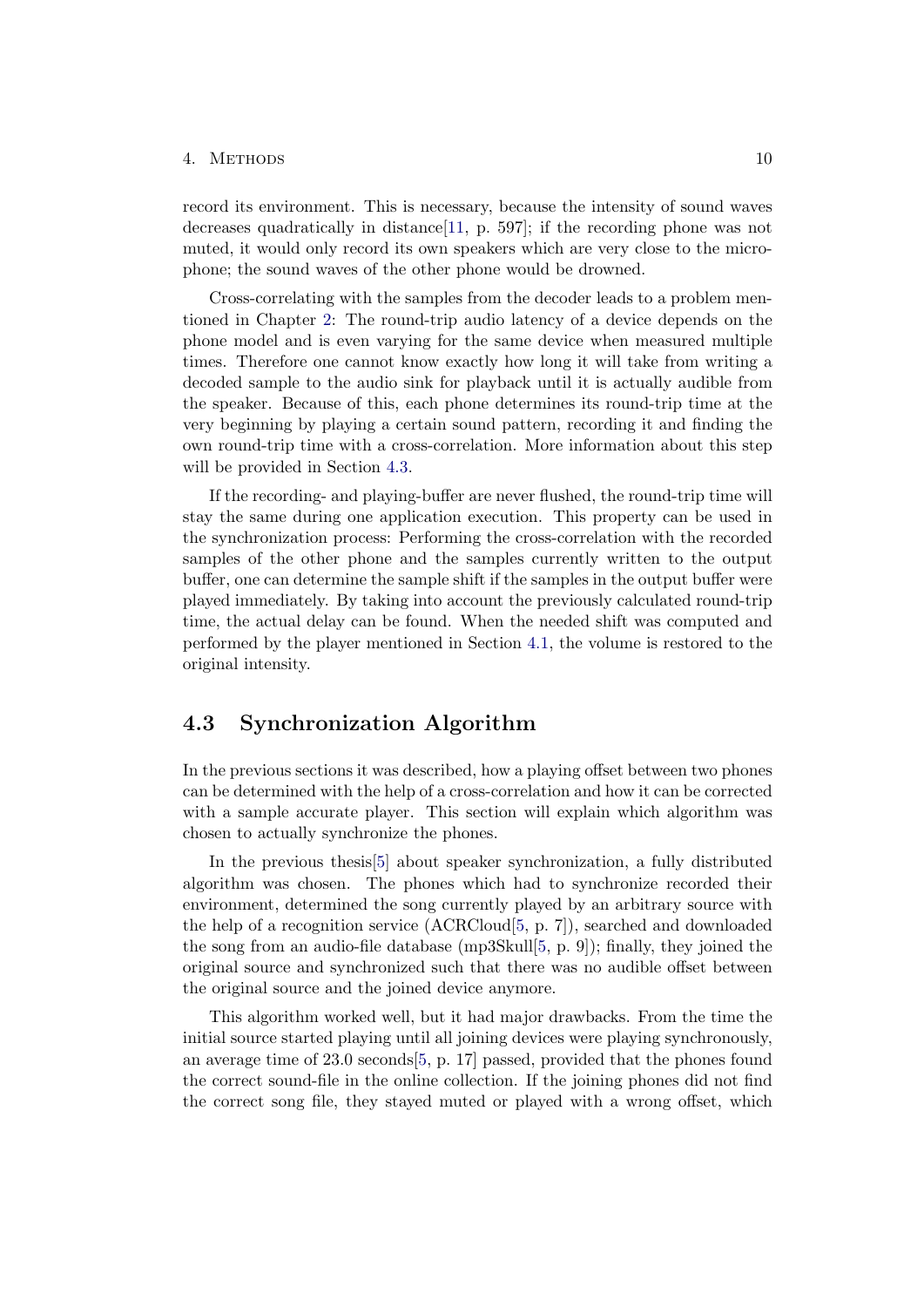happened quite often: 22 out of 50 downloaded songs were faulty, which is a failure rate of  $44\%$ [\[5,](#page-27-5) p. 18].

In the current thesis, the goal was to speed up the synchronization phase between the different phones and to decrease the failure rate, where joining phones are not able to synchronize to the original source. To achieve this, a combination of centralized and distributed mechanisms was applied:

- Centralized hierarchical algorithm: The group of smart phones are separated into one master and several slaves. The master phone determines the songs to play and distributes the song files together with individual synchronization sequences among the slaves with the help of a web-server. When all devices have downloaded the required files, the master arranges that all devices start playing approximately at the same time. When the phones start playing, they first determine their own audio round-trip latency with an individual synchronization sequence. After that, all phones mute except the master which will play another synchronization sequence. With the help of this sequence, the slaves can synchronize to the master phone. More information about this first phase will be provided in the following sections. The file distribution process will be explained in Section [4.3.1,](#page-14-0) the initial synchronization algorithm in Section [4.3.2.](#page-16-0)
- Distributed algorithm: For correcting errors which may occur during playing of the song, the slaves mute in a circular way to check if they are still synchronized to the rest of the group. More details to this algorithm will be provided in Section [4.3.3.](#page-19-0)

This revised algorithm has big advantages compared to the algorithm of the previous thesis. Since the smart phones are now connected with a web-server, they can exchange data directly and the problem of acquiring incorrect song files disappears. However, due to the distributed part of the algorithm, the phones can stay synchronized even tough single phones may make errors or leave the group, e.g. when running out of battery.

#### <span id="page-14-0"></span>4.3.1 File Distribution

This section explains, how the song files are distributed and how an approximate synchronous start time for all devices is found.

The smart phone group is separated into one master and several slaves. The files and the start time are exchanged with the help of a web server. The whole procedure can be seen in Figure [4.2](#page-15-0) as a timeline.

• In a first step, all slaves register themselves on the server and get assigned a unique number. With the help of this ID, the server can later distinguish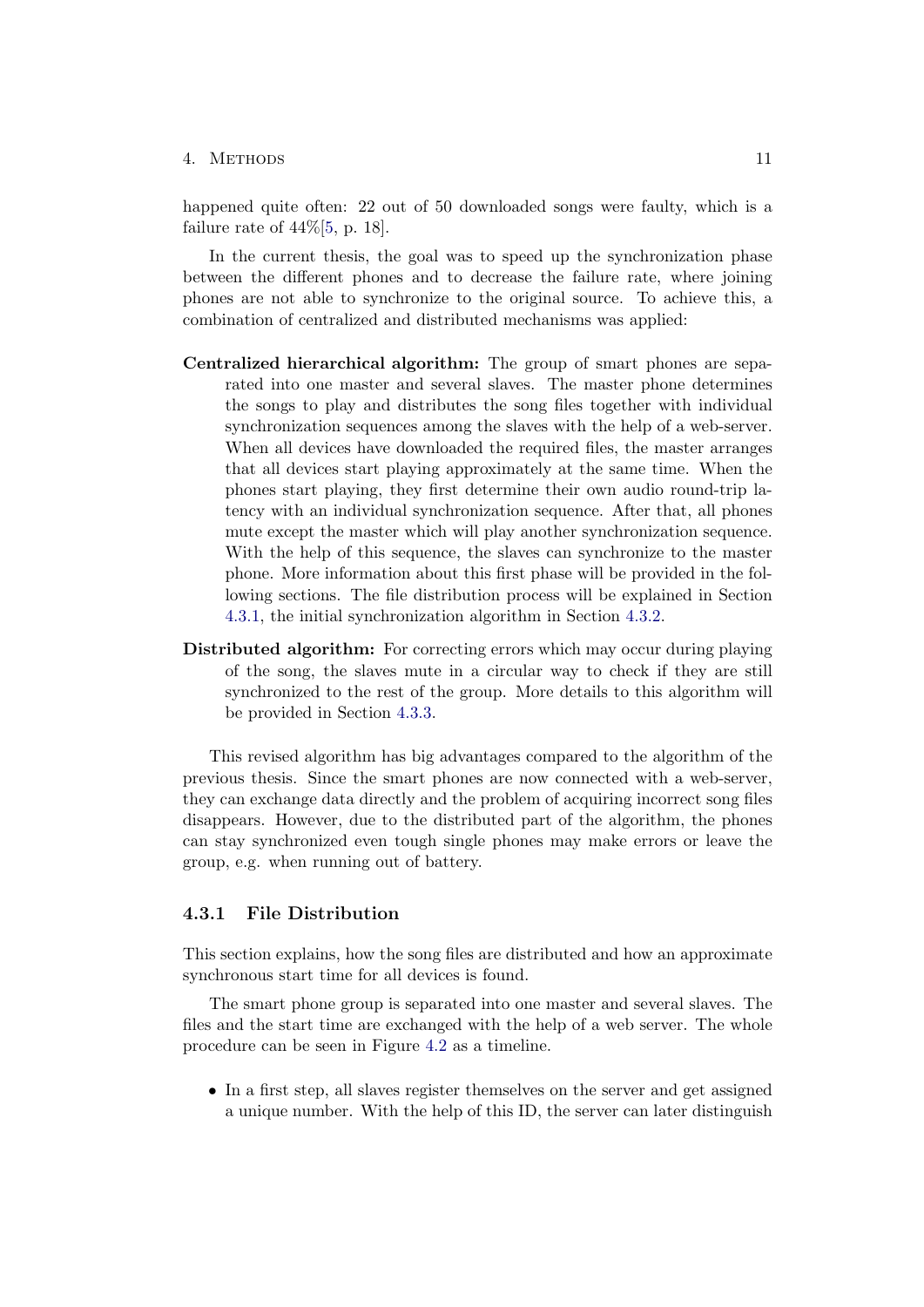

<span id="page-15-0"></span>Figure 4.2: Timeline of file exchange process on server.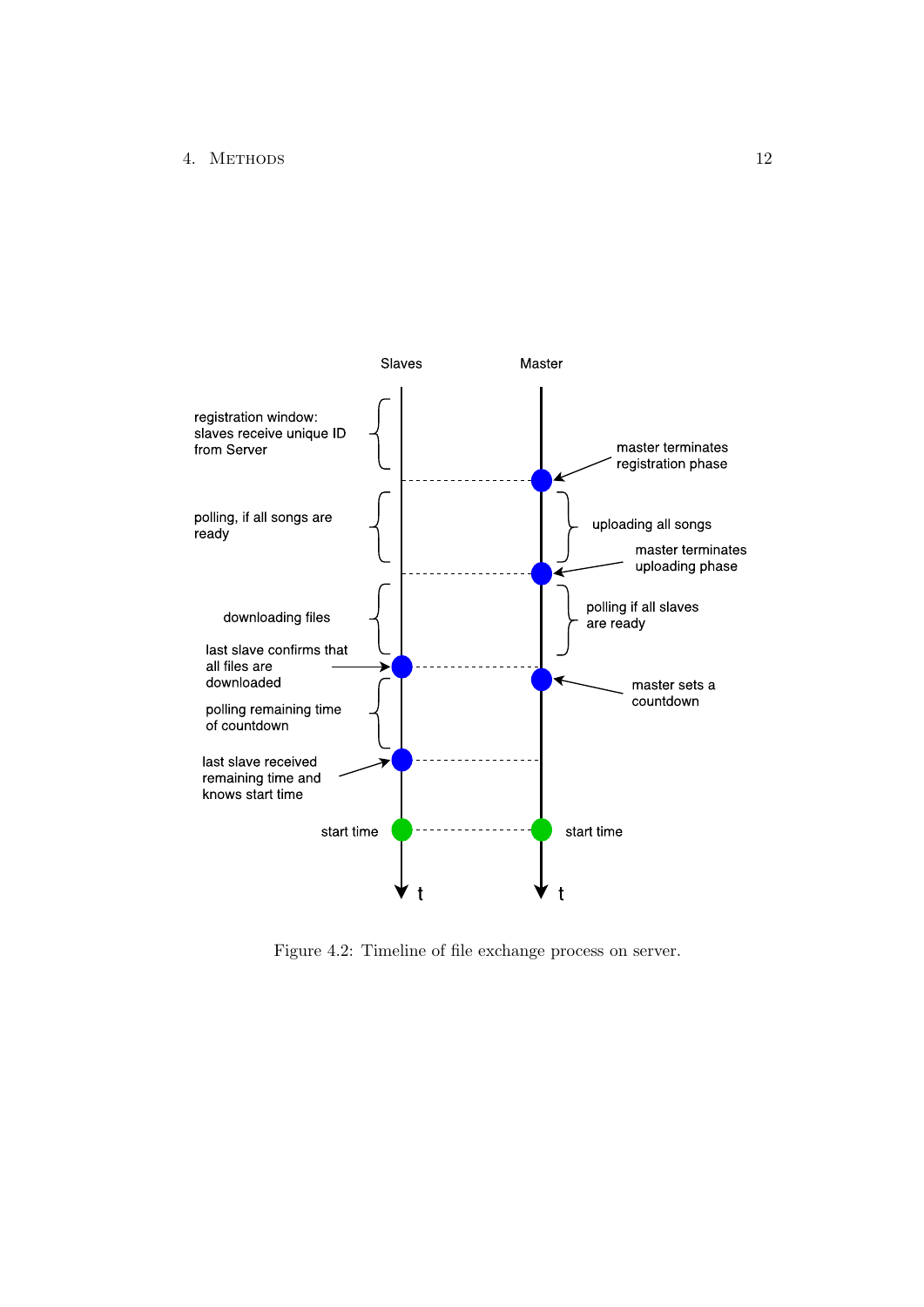which slave is currently asking for files or updating its state. When all slaves are registered and received their ID, the master phone terminates the registration phase. After this step, no additional slaves can be registered.

- The master now uploads all song files which the user has previously copied to an application specific folder. When all available songs were uploaded, the master terminates the uploading phase. In the meantime, the slaves poll regularly to see if all files are ready. The server will give them a negative answer, as long as the master has not yet terminated the uploading phase.
- In the downloading phase, each device downloads a personal synchronization sequence, a public synchronization sequence used by the master and finally all song files. When a slave has downloaded all necessary files, it informs the server. Based on the ID of the slave, the server can detect which slaves are ready to start. During this time, the master regularly polls the server if all slaves are ready.
- When all devices are ready, the master initiates a countdown of 3 seconds on the server. The devices which are now again in a polling phase, receive the remaining time of the countdown, calculate a local start time (the clocks of the server and the individual phones are not synchronized) and wait until this time stamp is reached. After that, they start playing approximately simultaneously.

The slave phones are able to synchronize to the master, if they start playing at most one second earlier or later than the master phone. For this requirement to be met, the round-trip time  $(RTT)$  must at most be 2 seconds, such that  $RTT/2$  is at most 1 second.

#### <span id="page-16-0"></span>4.3.2 Initial Synchronization

In Section [4.3.1](#page-14-0) it was explained, how the song files are distributed and an approximately synchronous start time can be found. In this section, information about the synchronization algorithm will be provided.

For the synchronization, random noise sequences were used. These sequences are distributed together with the song files described in Section [4.3.1.](#page-14-0) A synthetic random sequence has two main advantages against a short snippet of an actual song. Firstly, different random sequences have a small cross-correlation if they are long enough. This is an asset, if multiple phones are playing such a synchronization sequence simultaneously. Secondly, most songs contain repetitive patterns (e.g. sampled beats, where a short sound sequence is repeated periodically over the whole song), this would be a disadvantage when computing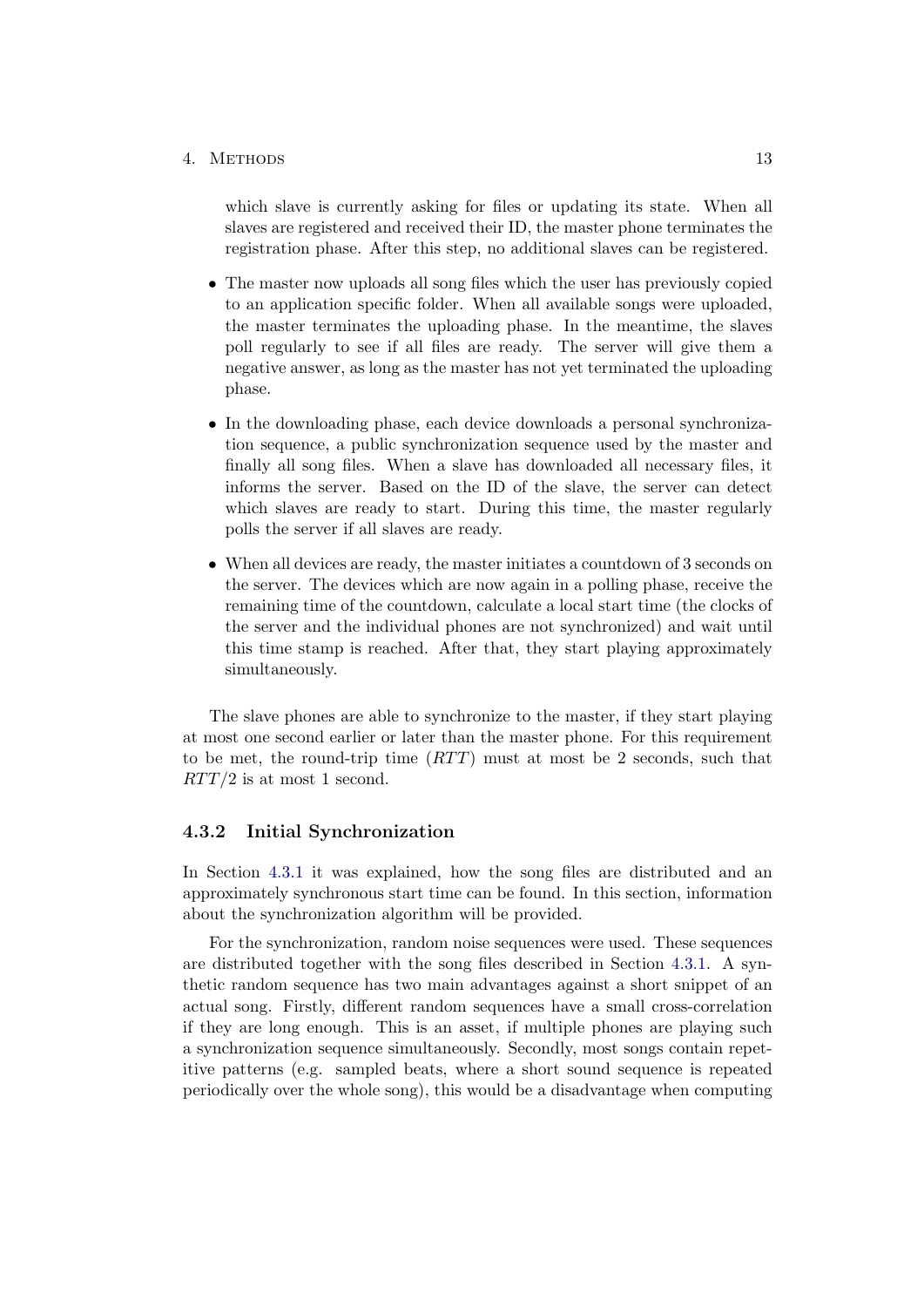the cross-correlation of a recorded version with the decoded samples, multiple maximas could occur.

The random sequences are a series of 1 and  $-1$  modulated with binary phaseshift keying. As carrier signal, a sinus wave with a frequency of  $480Hz$  was chosen. The symbols were encoded as shown in Equation [4.3](#page-17-0) and [4.4,](#page-17-1) where  $T_b$ is the duration of one bit  $(1/(480Hz) \approx 2.08ms)$  and  $f_c$  is the carrier frequency (480Hz). The symbol 1 is mapped to the signal  $s_0(t)$  and the symbol -1 is mapped to the signal  $s_1(t)$ . One synchronization sequence has a length of 2400 symbols, which leads to a duration of 5 seconds.

<span id="page-17-0"></span>
$$
s_0(t) = \begin{cases} \sin(2\pi \cdot f_c \cdot t), & \text{if } 0 < t \le T_b \\ 0, & \text{otherwise} \end{cases}
$$
 (4.3)

<span id="page-17-1"></span>
$$
s_1(t) = \begin{cases} -\sin(2\pi \cdot f_c \cdot t), & \text{if } 0 < t \le T_b \\ 0, & \text{otherwise} \end{cases}
$$
(4.4)

The whole initial synchronization algorithm can be seen in Figure [4.3](#page-18-0) as a timeline.

For determining the own audio round trip latency, each phone in a first step plays a random noise sequence which is different for every phone. Like this, all phones can simultaneously play with only small interferences since two different random sequences have a small correlation.

In a second step, all devices play the same master random sequence but only the master phone plays it loudly, the slave devices play it muted and try to find the cross-correlation offset as described in Section [4.2.](#page-12-0)

The correlation window of decoded samples has a size of 179072 samples, which corresponds to  $3.73$  s with a sampling rate of  $48\,000$  Hz. These samples are correlated with 83072 recorded samples which corresponds to 1.73 s. This means that the recorded and decoded samples can be shifted 1 second at maximum without that the recorded samples leave the correlation window. The number of samples is chosen such that the sum of recorded and decoded samples corresponds to a power of 2,  $(2^{18} = 262144)$ . The sum of both lengths was taken to be able to apply zero padding to avoid a cyclic convolution. The sum has to be a power of 2, because the chosen implementation of the cross-correlation works the most efficient when the arrays have a length which is a power of 2.

If a slave phone can record the sequence of the master clearly and therefore compute the offset unequivocally, it shifts the needed amount of samples and can start playing the song synchronous with the master. If the slave was not able to hear the master clearly and could therefore not calculate a shifting offset, it starts to play the song muted and tries to synchronize later with a correction algorithm described in Section [4.3.3.](#page-19-0)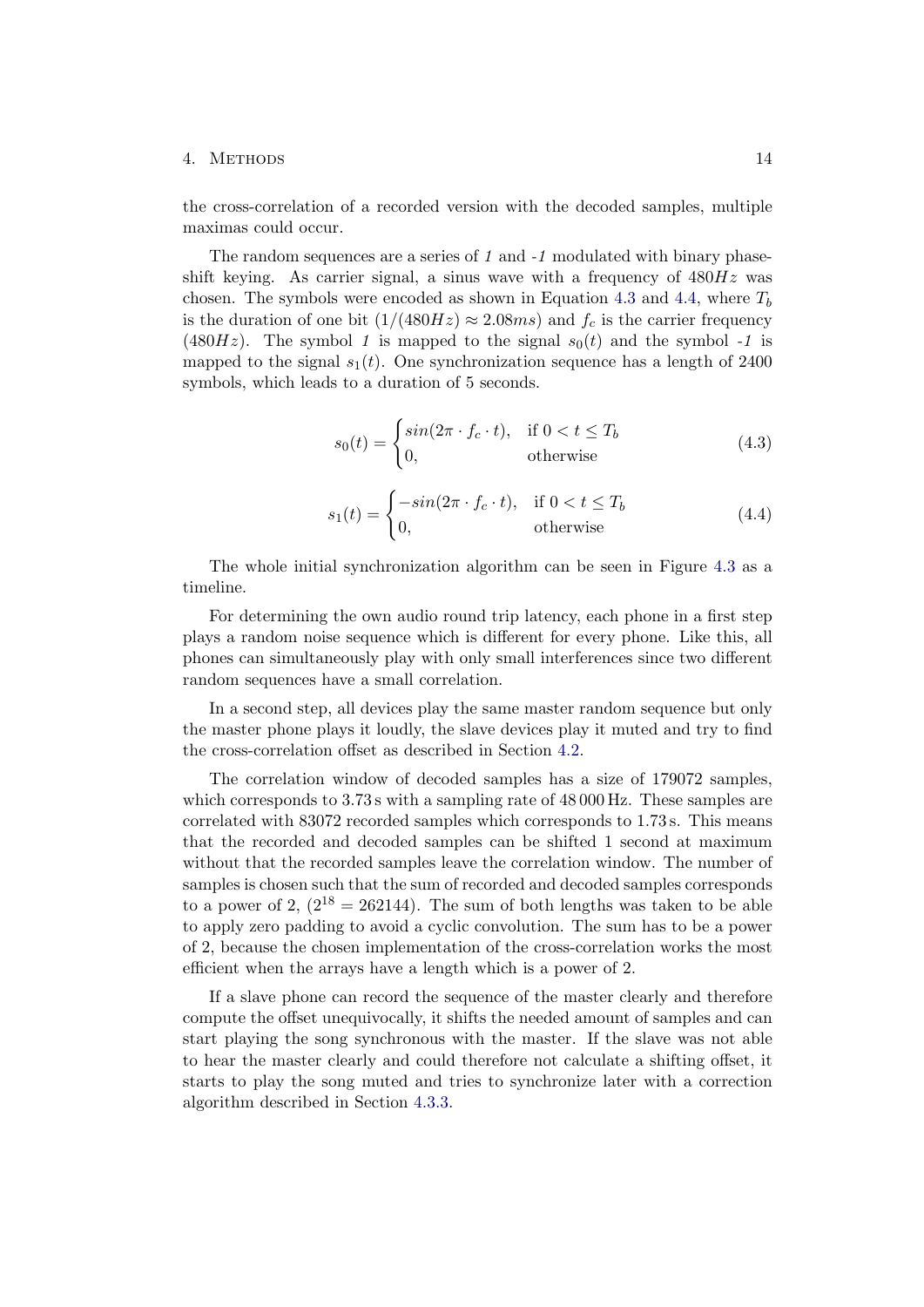

<span id="page-18-0"></span>Figure 4.3: Timeline of initial synchronization algorithm. This timeline is the continuation of the timeline in Figure [4.2.](#page-15-0)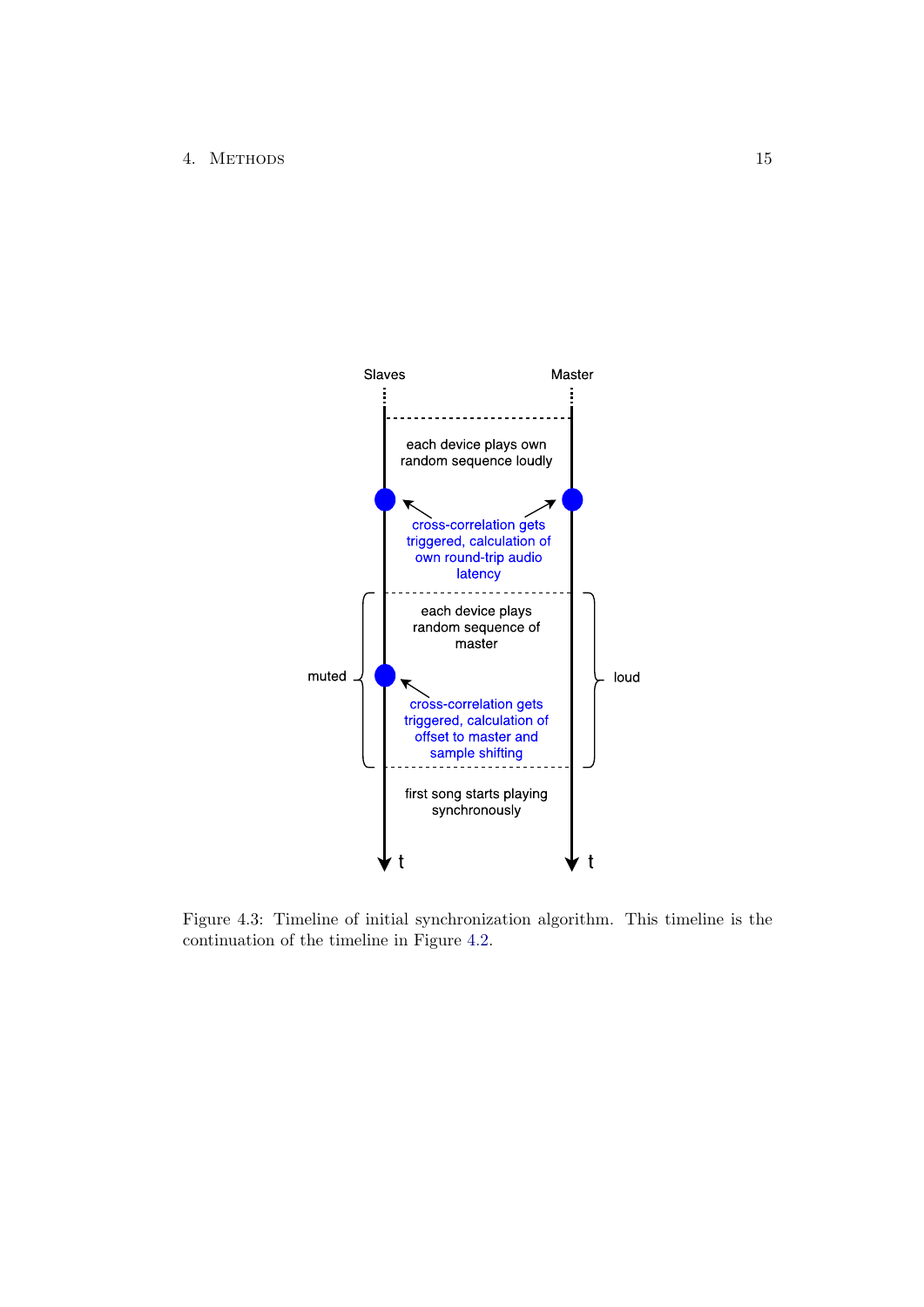#### <span id="page-19-0"></span>4.3.3 Error Correction during Music Playback

Although the initial synchronization algorithm described in Section [4.3.2](#page-16-0) works well, there could be need for further corrections. Here, two main scenarios could lead to the requirement for further synchronizations:

- A phone was not able to hear the synchronization sequence of the master: In this case, the phone plays the song silently and tries to find its offset to the other phones. When it could clearly identify the number of needed samples to shift, it makes the needed correction and sets the volume to high.
- A phone had a short interruption in its playing continuity, caused for example due to a higher priority thread of the OS in the background. This can lead to a delay of a few hundred milliseconds which would be clearly hearable. To correct such mistakes, the slave phones mute cyclically to detect, whether they are still synchronized with the rest of the group. These synchronizing windows last 5 seconds for each phone. Only one phone is allowed to mute at a time, this means that the more phones are present in a group, the longer the individual phone has to wait. If a slave phone cannot confirm if it is still synchronized, it stays muted until it knows for sure if it is still synchronous or has computed a clear shift such that it can correct its error. The master phone is always playing loud such that for few phones always one is playing loud. However, if the master phone would make an error due to a short pause (caused e.g. from higher priority thread), all slave phones would have to correct this error.

This part of the algorithm works completely distributed, each phone choses their action whether to mute or not independently from the other phones. In this phase the devices no longer communicate with the server; if they lose the connection to the network there are no influences to the precision of the synchronicity.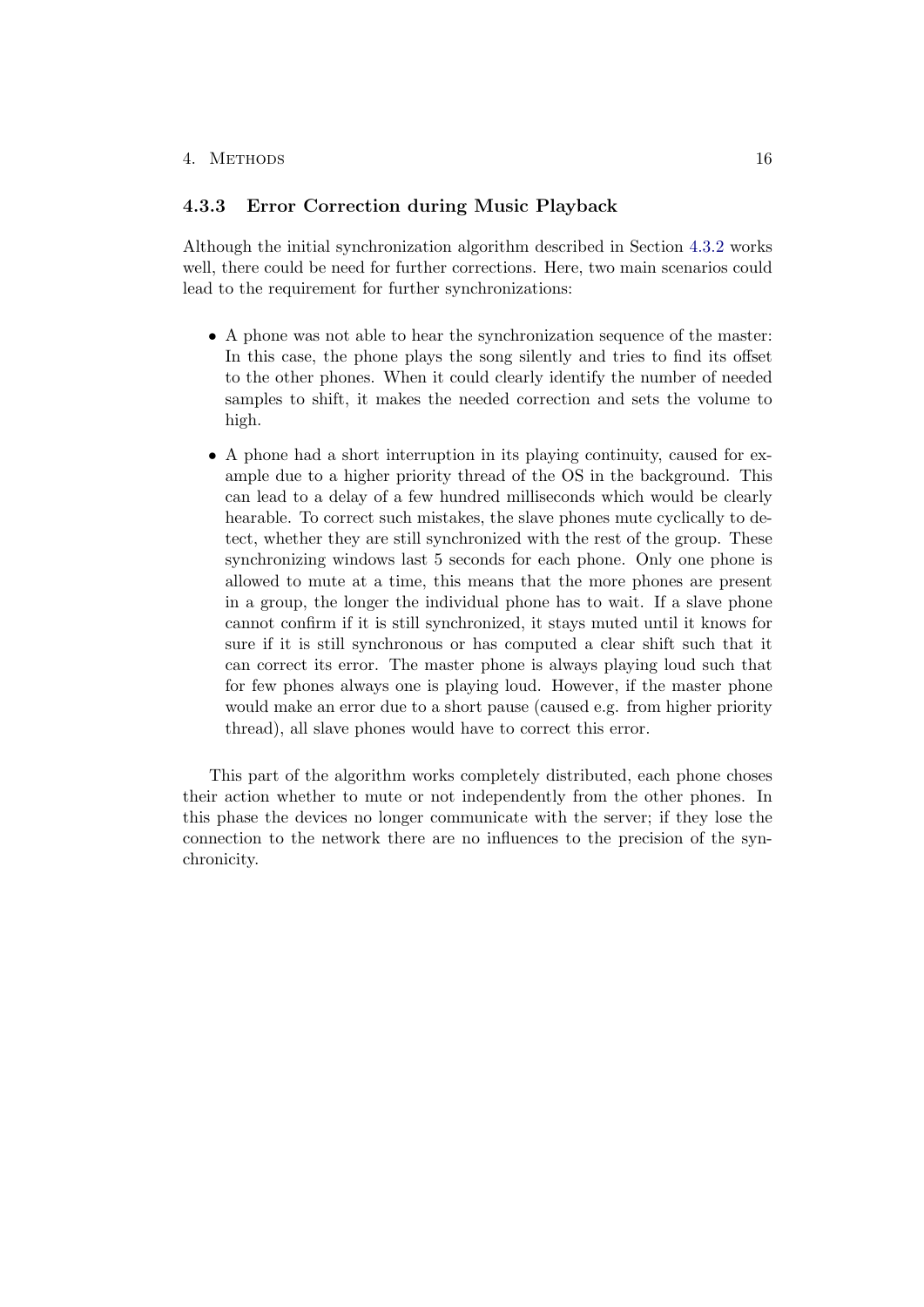# CHAPTER 5 Experiments

<span id="page-20-0"></span>In order to measure how accurate the synchronization between different devices works, two different experiments were performed. In a first experiment it was examined, how well the initial synchronization with the random sequence works. In a second experiment it was tested, how accurate the offset correction during the playback of a song is.

### <span id="page-20-1"></span>5.1 Measurement Setup

Both experiments were performed under the same conditions in an ordinary closed room. The room was not particularly prepared for measurements to have a location where the application also would be executed in a real life usage.

A slave phone was placed 1.20 m away from the master phone. Near each device an external microphone was placed, its distance to the phone speaker was around 10 cm. Both microphones were simultaneously connected to a computer with an adapter, which allowed to record both microphones at the same time on different channels. To measure the synchronization accuracy, the application was started on both phones approximately synchronously. When the synchronization was finished, a sequence of a song of around 10s was recorded. This sequence was then analyzed with a MATLAB script, which calculated the offset between the audio-channels using a cross-correlation. Due to the distance of 1.20 m, the slave phone records the master phone only after the time of flight<sup>[1](#page-20-2)</sup> of the sound waves. So even if the synchronization would work perfectly, there would still be an offset. This offset was subtracted from the result in the MATLAB script.

The external microphones were theoretically recording both phones which would influence the result of the cross-correlation. But because the distant phone is more than 10 times further afar than the close phone and the intensity of sound waves decreases quadratically with distance [\[11,](#page-27-11) p. 597], this influence could be neglected.

<span id="page-20-2"></span><sup>&</sup>lt;sup>1</sup>time of flight =  $1s/343.2m \cdot 1.20m \approx 3.5 \cdot 10^{-3}s$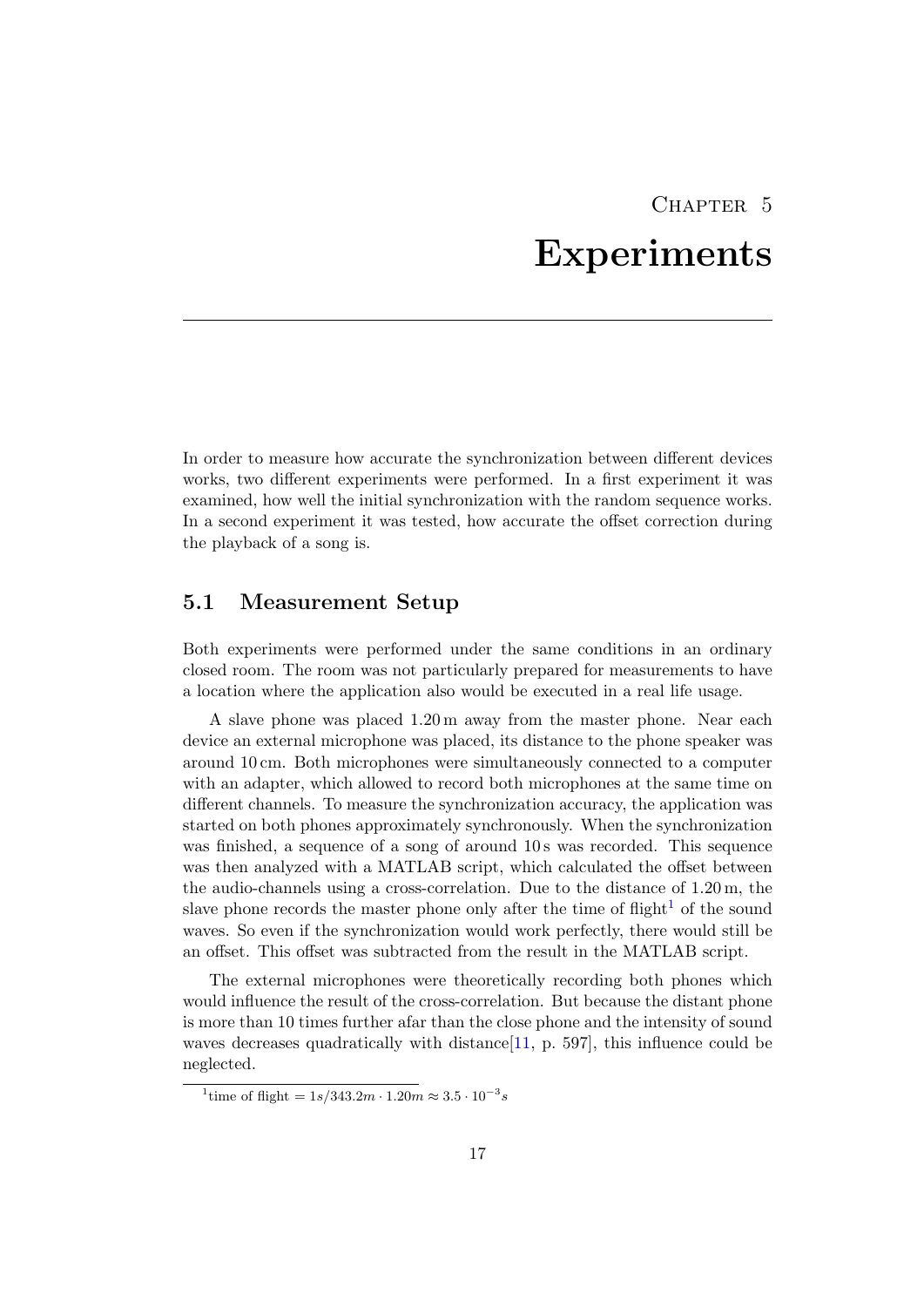#### 5. Experiments 18

For the measurements, three different smart phones were used, an HTC One M8, a Samsung Galaxy S4 mini and a Samsung Galaxy S3. The phones will be labeled hereafter as HTC,  $S_4$  mini and  $S_3$  respectively.

### <span id="page-21-0"></span>5.2 Results

#### <span id="page-21-1"></span>5.2.1 Initial Synchronization with Random Sequence

For this first experiment, in total 90 measurements were performed in 3 different master-slave relationships which can be seen in Table [5.1.](#page-21-4) Each configuration was measured 30 times. The chosen song was always *Can't Hold Us* from *Mack*lemore  $\mathcal{B}$  Ryan Lewis and was never changed, because the synchronization was performed over the random sequences and did not depend on the chosen song. The song was only needed to measure the offset afterwards with the MATLAB script.

The measurement results for the synchronization with the random sequence can be seen in Figure [5.1.](#page-22-0)

| Config. Nr. | Master              | Slave               |
|-------------|---------------------|---------------------|
|             | S <sub>4</sub> mini | <b>HTC</b>          |
|             | S <sub>3</sub>      | S <sub>4</sub> mini |
| 3           | <b>HTC</b>          | S3                  |

<span id="page-21-4"></span>Table 5.1: Measurement configuration for initial synchronization with a random sequence.

#### <span id="page-21-2"></span>5.2.2 Corrective Synchronization with Audio-Samples

For the second experiment, also 90 measurements were performed, 30 for each of 3 different configurations. The configuration of the single measurements can be seen in Table [5.2.](#page-22-1) In this experiment, the synchronization depends on the currently played song. To see if this has an influence on the accuracy, the measurements were performed with 3 different songs.

Figure [5.2](#page-23-0) shows the measurement results for the synchronization with the help of audio-samples, after the initial synchronization failed (on purpose) by 500 ms.

### <span id="page-21-3"></span>5.3 Evaluation

For both experiments it is remarkable that the offset is not distributed in a Gaussian way. Small variations in the order of fractions of milliseconds (as seen for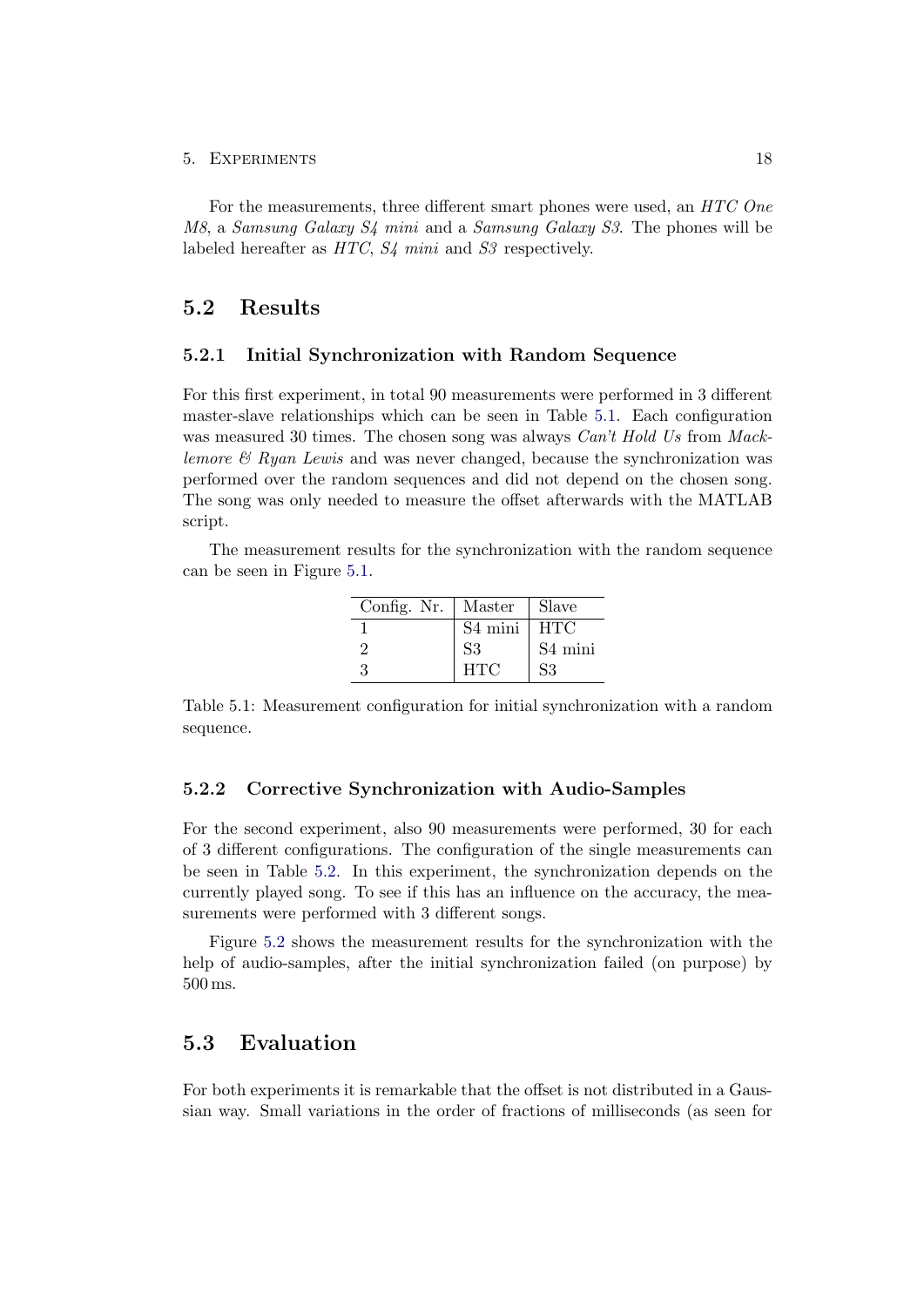#### 5. EXPERIMENTS 19



<span id="page-22-0"></span>Figure 5.1: Measured offsets between two phones after the initial synchronization with a random sequence. The 3 configurations are specified in Table [5.1.](#page-21-4)

| Config. Nr.   Master   Slave |                 |                | Song                          |
|------------------------------|-----------------|----------------|-------------------------------|
|                              | $S4$ mini   HTC |                | Can't Hold Us                 |
|                              | S <sub>3</sub>  |                | S4 mini $\int City\ of\ Gold$ |
|                              | <b>HTC</b>      | S <sub>3</sub> | No Woman, No Cry              |

<span id="page-22-1"></span>Table 5.2: Measurement configuration for corrective synchronization with audio samples.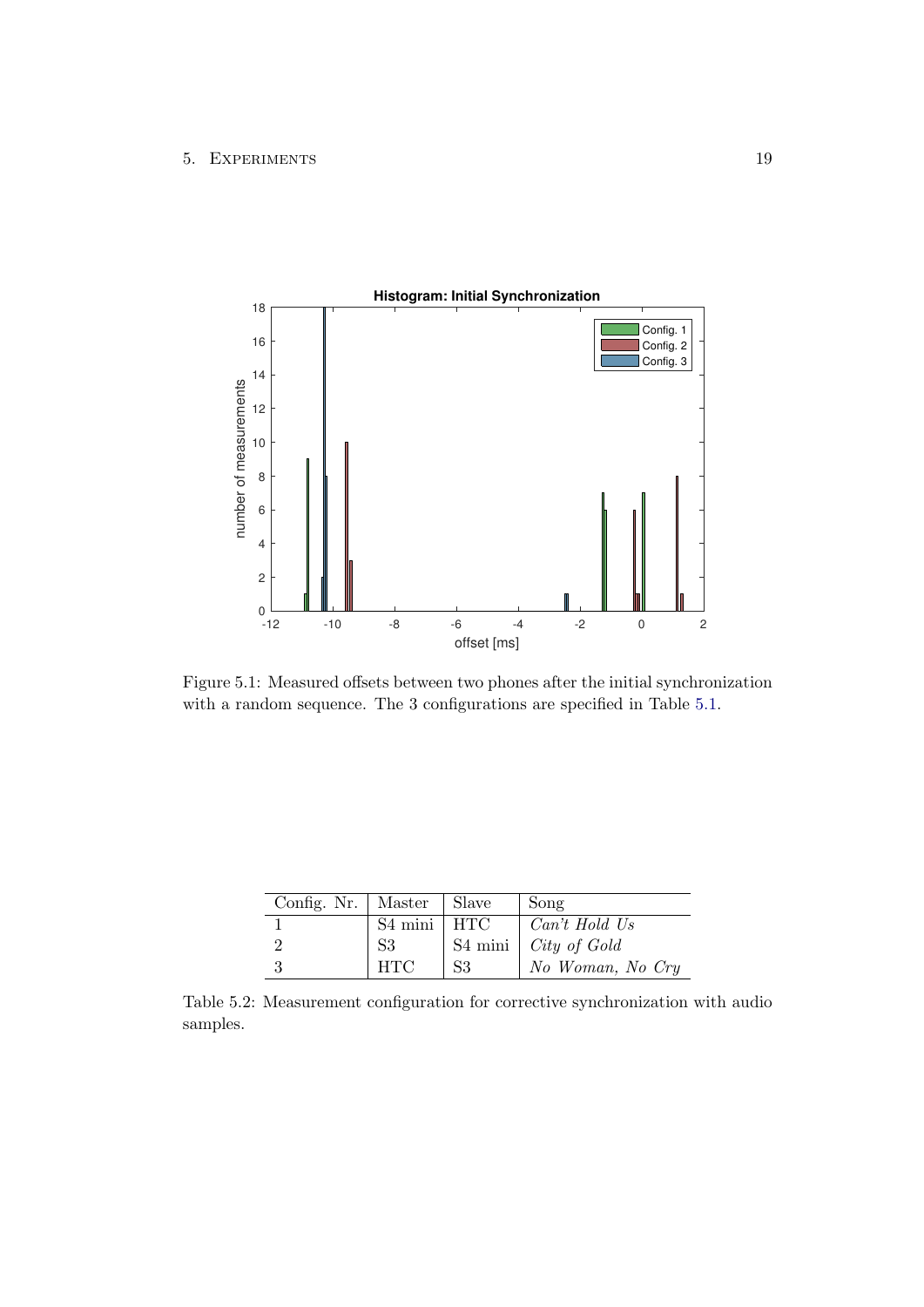

<span id="page-23-0"></span>Figure 5.2: Measured offsets between two phones after the initial synchronization with a random sequence failed by 500 ms and has been corrected with a second synchronization with audio-samples. The 3 configurations are specified in Table [5.2.](#page-22-1)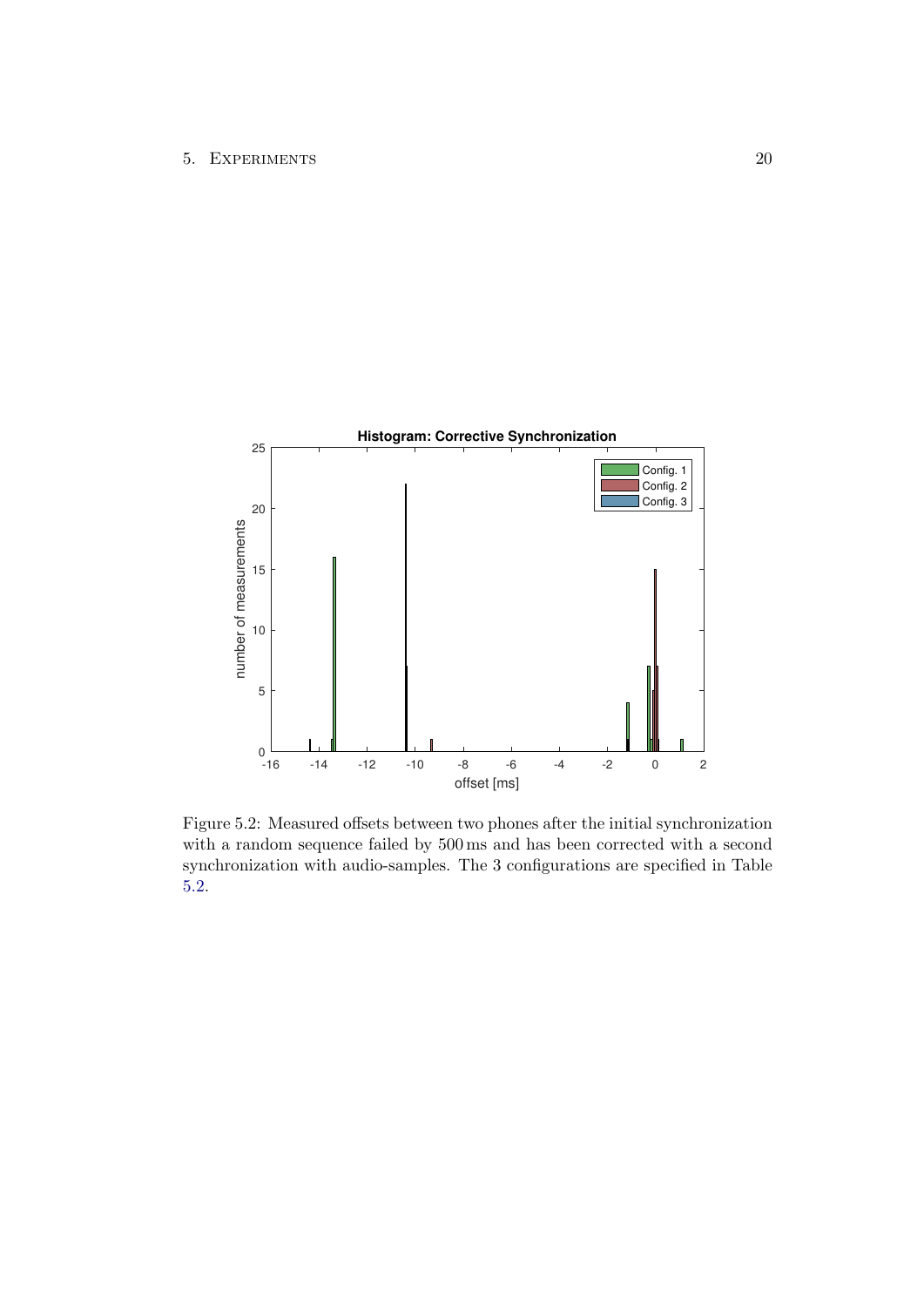#### 5. EXPERIMENTS 21

example around zero in both experiments) between the different configurations are to be expected, because the different devices have their speakers and microphones at different places and therefore the distances the sound waves have to travel are not exactly the same for each configuration. However, this could not be the cause for offsets of 10 and more milliseconds as they can be seen in the measurements.

In these results, two different random processes can be discovered. The first one has a small variance in the order of fractions of milliseconds. The second one has a bigger variance in the order of several milliseconds.

A possible explanation for the first random process with a small variance are small synchronization errors of the phones in the order of a few samples because of microphone and speaker noise. A second possibility are inaccuracies in the measurement setup. To reset the phones between two consecutive measurements, they were touched and in this process slightly moved.

For the second random process, it cannot be ruled out that multipath interference occurred. In the room where the measurements were performed, multiple reflective surfaces, like furniture or the ceiling, were present. If enough reflected waves interfered constructively, it is possible that the phones did not synchronize to the sound waves arriving on the direct path but with a reflection from a nearby object. In Figure [5.1](#page-22-0) for example, one can clearly see that for all three configurations the slave phone was often delayed roughly 10 ms. During this time span, sound waves can travel around  $3.43 \text{ m}^2$  $3.43 \text{ m}^2$ . This distance corresponds approximately to the distance from the master phone to the slave phone via the ceiling. Another indication for this supposition is the fact that the microphone of the slave phone was not necessarily aligned directly to the speaker of the master phone. The HTC One M8 for example has its microphone on the front inside the speaker grill. The phones were placed flat on the ground, it could be possible that sound waves entering the microphone vertically from above were recorded better than sound waves arriving from the side which could have been shielded by the phones body.

To examine this supposition for the occurrence of the second random process, an additional measurement was performed outside on a lawn, where no nearby objects were present which could reflect sound waves. The synchronization using the random sequence was performed 30 times. The results can be seen in Figure [5.3.](#page-25-1) The biggest measured absolute offset is smaller than 0.15 ms. The mean is −0.072 ms and the standard deviation is 0.044 ms. A possible explanation for the negative offset mean is an error in the experiment setup. In 0.072 ms sound waves can travel approximately  $2.5 \text{ cm}^{-3}$  $2.5 \text{ cm}^{-3}$  $2.5 \text{ cm}^{-3}$ . When placing the phones, the distance was measured center-to-center and not speaker-to-microphone. By taking also into account that the external microphones for the measurements could have

<span id="page-24-0"></span> $^{2}(343.2m/s) \cdot 0.010s \approx 3.43m$ 

<span id="page-24-1"></span> $3(343.2m/s)\cdot 72\cdot 10^{-6}s \approx 24.71\cdot 10^{-3}m$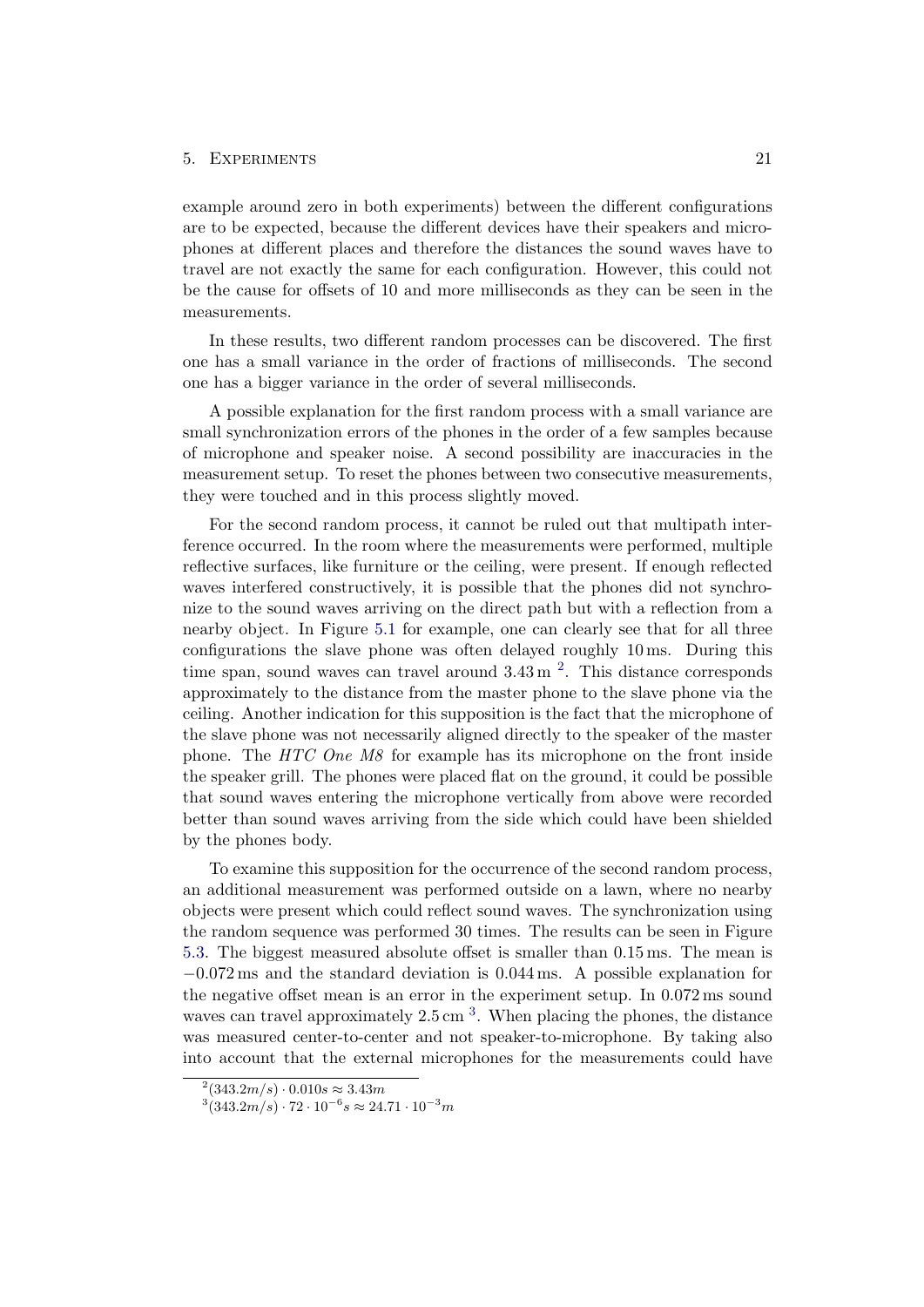#### 5. Experiments 22

been placed slightly incorrect, a distance shift of 2.5 cm is plausible.



<span id="page-25-1"></span>Figure 5.3: Measured offsets between two phones after synchronizing, phones placed on a lawn where no near objects were present which could reflect sound waves.

# <span id="page-25-0"></span>5.4 Summary

In summary the errors are below 14.40 ms. Such offsets were not noticeable by the tester during the execution of the experiments.

The measured offsets were distributed irregularly. A possible explanation for this phenomenon would be that the slave phones were synchronizing to a sound reflection of the master and not to the sound waves traveling on the direct path. This assumption is substantiated by an additional measurement in an environment where no reflective surfaces were present in close proximity. However, to fully prove this hypothesis, the experiment would have to be performed under conditions where the reflections were utilized in a controlled manner.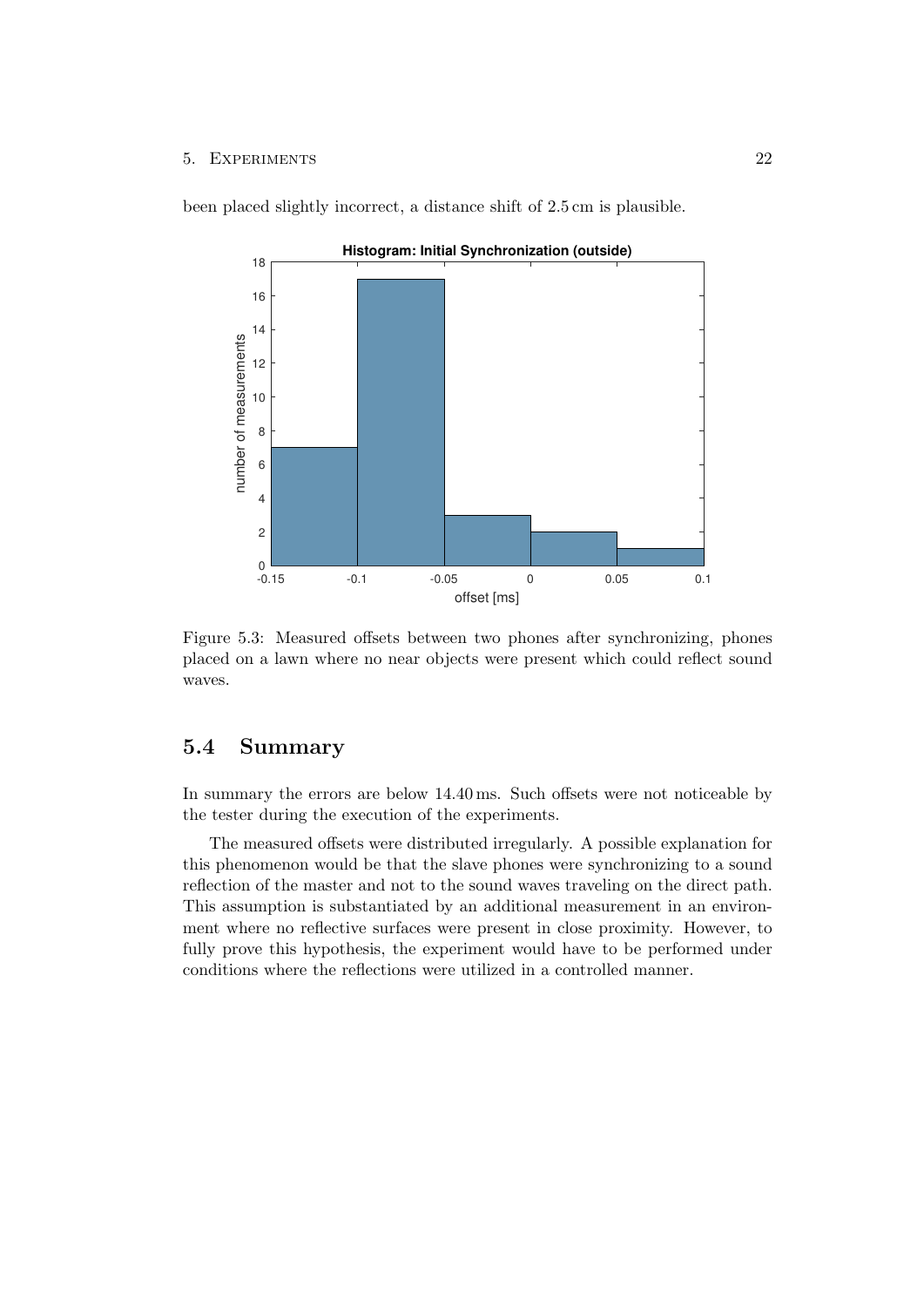# CHAPTER<sub>6</sub> Future Work

<span id="page-26-0"></span>As stated in Chapter [5,](#page-20-0) both synchronization techniques worked reliably. However, the limitations of performance are not yet reached. If the start time for all devices would have a higher accuracy, for example with the aid of clock synchronization, the window for the initial correlation could be decreased. The properties of the synchronization sequences could also be improved; in this thesis, no further examination was performed on how well the random sequences perform. If better sequences with more efficient modulations were found, the sequences could be shortened. This, together with the previous mentioned point, would lead to a shorter initial synchronization sequence.

An interesting topic would also be to synchronize the single phones in such a way, that at a specific place in a room no significant offset between the devices was measurable. This would require distant phones to emit their sound earlier than close phones due to the limited propagation velocity of sound waves. A possible approach would be to designate a master phone; at its place, no significant offset between the phones should be measurable even if the master phone gets moved around in the room.

A first possibility to achieve this is that all slave phones must know their distance to the master. The disposal of the slave phones in the room has to be evaluated dynamically such that the slaves always know their current distance to the master. To achieve this, an efficient and reliable procedure has to be found.

A second approach could be to let the master record the slave phones and give them a feedback, how they should adapt their playback such that the master does not detect an offset anymore. However, this would require that the master phone can distinguish the different slave phones by their audio output which could be difficult to achieve since all phones play the same song. A possible approach to distinguish the slave phones based on their audio output would be to assign each device an individual sequence. The devices could use this sequence to modify the song slightly, for example hopping back and forth a few samples during playback or changing the output volume according to the sequence and therefore create an individual pattern.